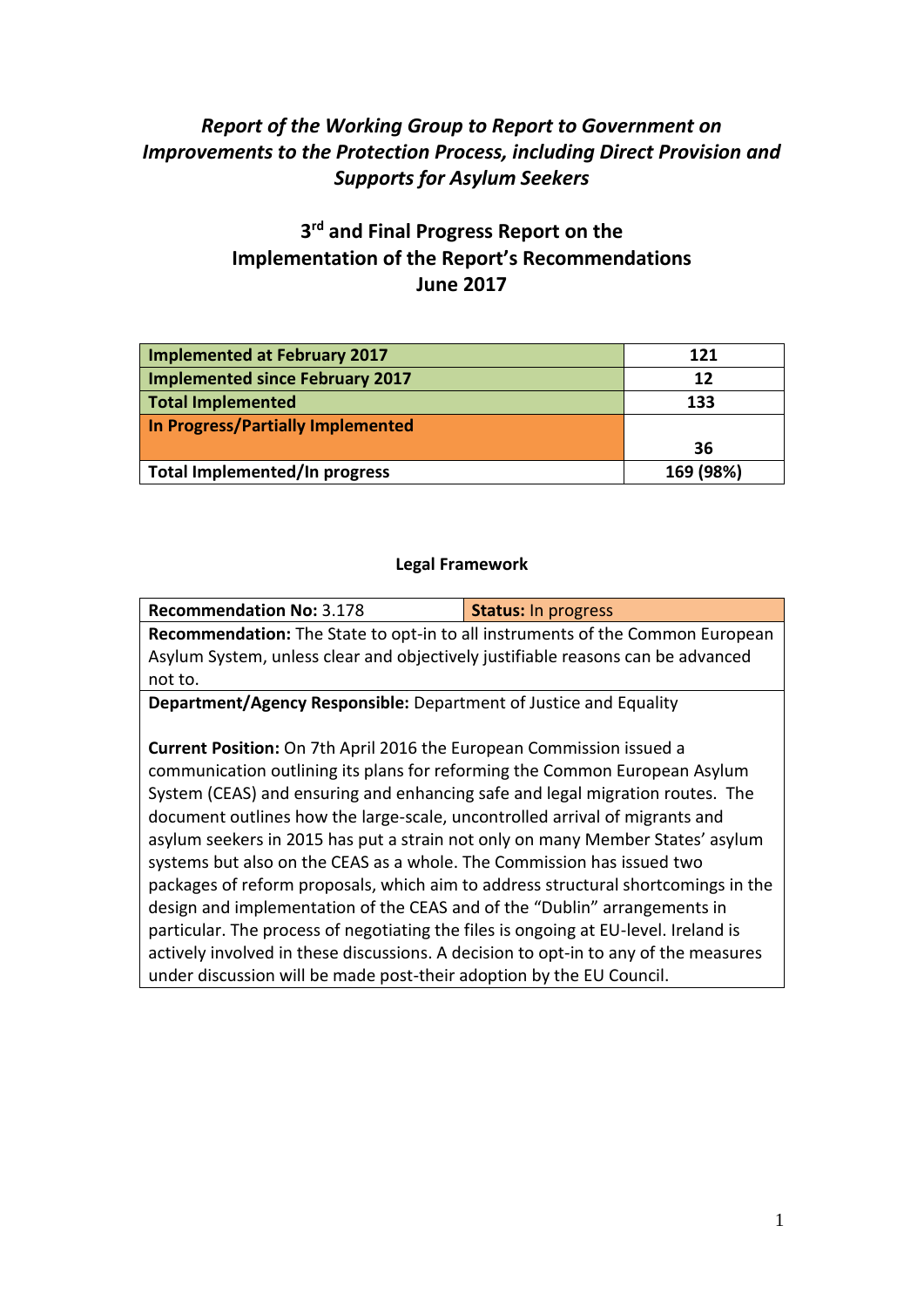#### **Recruitment**

| <b>Recommendation No: 3.233</b>                                                    | <b>Status: Implemented *</b> |
|------------------------------------------------------------------------------------|------------------------------|
| <b>Recommendation:</b> Adequate human resources to be provided to the protection   |                              |
| determination bodies.                                                              |                              |
|                                                                                    |                              |
| Department/Agency Responsible: Department of Justice and Equality                  |                              |
|                                                                                    |                              |
| <b>Current Position:</b> Additional resources have been assigned to the protection |                              |
| determination bodies and the resource requirement in respect of protection         |                              |
| related functions are constantly kept under review but are at times subject to the |                              |
| wider HR demands across the Immigration Service generally and the Department       |                              |

of Justice and Equality as a whole.

\*The recommendation is implemented in the context of a demand led service affected by highly variable asylum and immigration trends.

#### **Use of interpreters**

| <b>Recommendation No: 3.275</b>                                                   | <b>Status: In Progress</b> |
|-----------------------------------------------------------------------------------|----------------------------|
| Recommendation: A coordinated system of reforms to be implemented on a            |                            |
| phased basis to move to a system where all interpreters in the protection process |                            |
| have appropriately accredited qualifications.                                     |                            |
| Department/Agency Responsible: Department of Justice and Equality, HSE            |                            |

**Current Position:** A procurement competition for these services has recently been conducted. However, the outcome of the competition is the subject of a legal challenge by an unsuccessful tenderer. Pending a resolution of the challenge, INIS is not in a position to enter into the new contract with the successful tenderer.

It should be noted, however, that a specific condition (as a minimum requirement) of the procurement procedure was that the educational and professional qualifications of all interpreters must be provided. In addition, the immigration service reserved the right to require that the successful service provider would undergo training in the specific business of the immigration service.

It was envisaged that once the procurement process had been completed and the contract for the provision of the services had been awarded, formal procedures would be introduced to monitor the training provided and a register compiled of appropriately trained interpreters.

At this point it is not possible to give a timeframe as to when the legal issues surrounding this procurement will be resolved.

In addition to the above, the HSE, in collaboration with University of Limerick Primary Care, are working to develop a model around interpreting provision.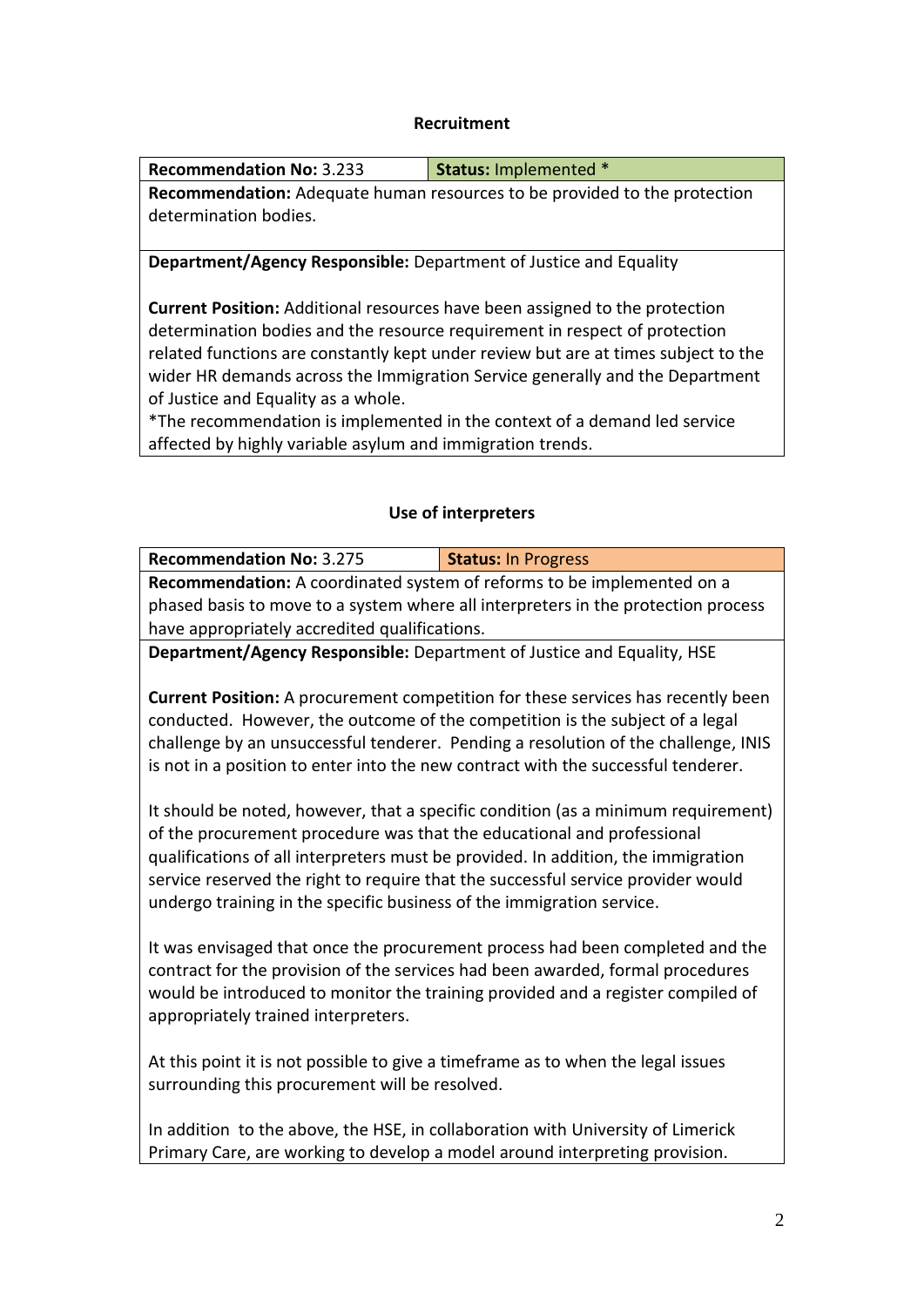Aspects of training of interpreters and associated accreditation will form part of this project.

**Recommendation No:** 3.275 **Status:** In Progress

**Recommendation:** A system of accreditation to be established and maintained. **Department/Agency Responsible:** Department of Education and Skills, HSE, Department of Justice and Equality

**Current Position:** See update provided in previous recommendation.

## **Identification of Vulnerable Applicants**

**Recommendation No:** 3.299 **Status:** In Progress **Recommendation:** Public awareness and training programs should be developed as part of such procedures to include legal representatives (to be involved from the earliest stages possible), health professionals, NGO staff and other frontline workers so that they will be aware of the type of vulnerabilities frequently found in the protection- seeking population and what they can do to refer them to the appropriate services.

**Department/Agency Responsible:** HSE

**Current Position:** As part of the HSE National Operation Plan 2017 in respect of intercultural training for staff, work has commenced on the development of an Intercultural Health training and Education Framework. The framework will provide a template for the provision of training and support to staff in work towards delivery of a responsive, culturally competent health service. Key stakeholders are currently being consulted.

**Recommendation No:** 3.299 **Status:** Partially implemented

**Recommendation:** That sufficient resources be made available at the earliest possible stage, both to relevant NGOs and state agencies, particularly under the proposed more truncated single procedure in order to facilitate early identification.

**Department/Agency Responsible:** HSE

**Current Position:** The HSE already funds some NGO's to support vulnerable groups. No specific funding has been allocated to services for asylum seekers in HSE funding allocation for 2017 so no additional resources will be available to further this recommendation in the medium term. Representations around additional funding will be made in the Estimates process for 2018.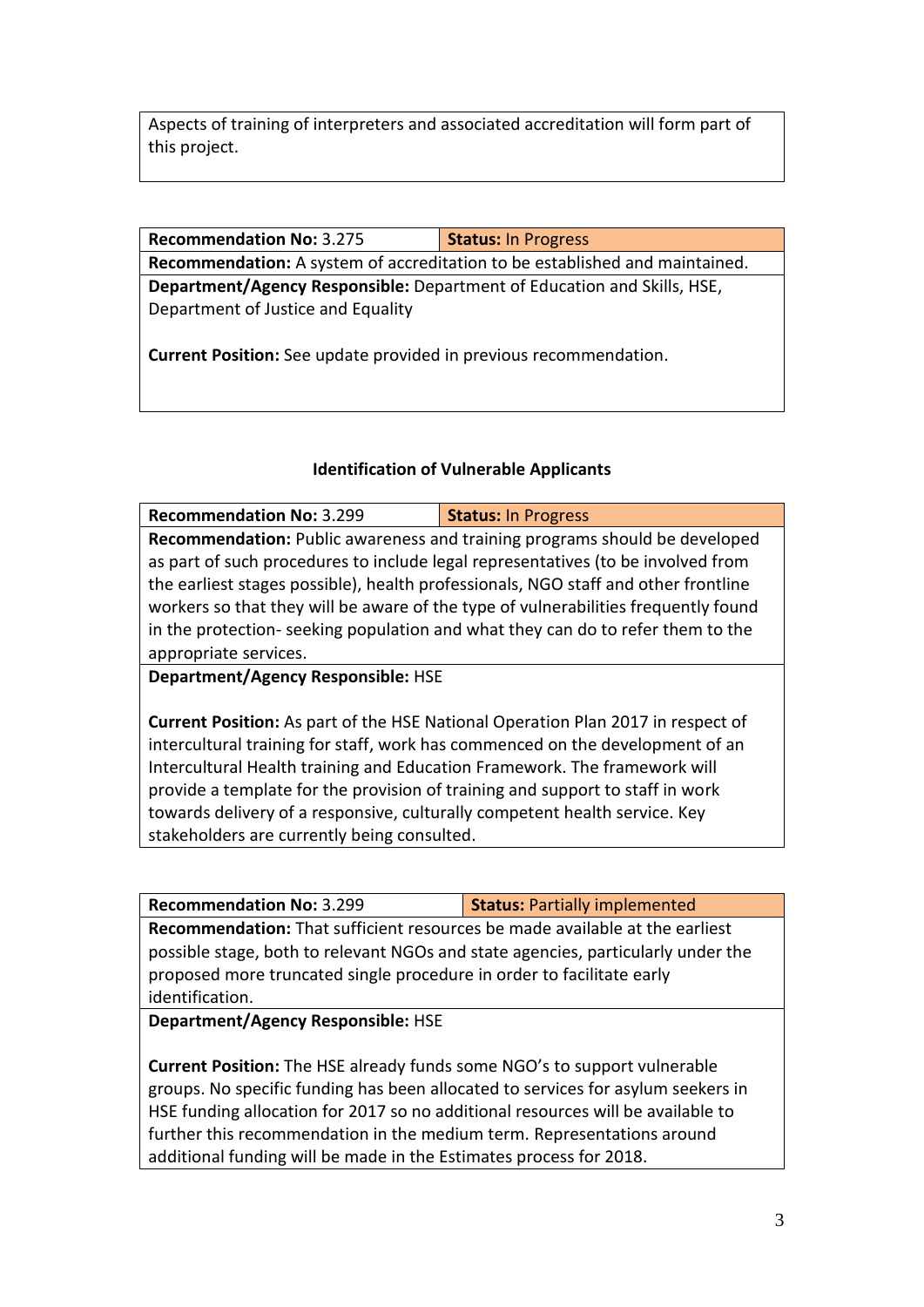#### **Data Collection and Policy Analysis**

| <b>Recommendation No: 3.340</b>                                                                                                                                                                                                                                                                                                                                      | <b>Status: Implemented</b> |  |
|----------------------------------------------------------------------------------------------------------------------------------------------------------------------------------------------------------------------------------------------------------------------------------------------------------------------------------------------------------------------|----------------------------|--|
| Recommendation: Unified data collection systems to be developed which can                                                                                                                                                                                                                                                                                            |                            |  |
| produce up-to-date data on the operation of the system as a whole and all of its                                                                                                                                                                                                                                                                                     |                            |  |
| constituent parts on an on-going basis. The system should include built in                                                                                                                                                                                                                                                                                           |                            |  |
| indicators capable of identifying stresses in the system so that measures to                                                                                                                                                                                                                                                                                         |                            |  |
| addresses those stresses can be put in places at the earliest opportunity.                                                                                                                                                                                                                                                                                           |                            |  |
| Department/Agency Responsible: Department of Justice and Equality                                                                                                                                                                                                                                                                                                    |                            |  |
| <b>Current Position: INIS operates a Reporting and Analysis Unit which produces up</b><br>to date data and analysis on the operation of the system on an ongoing basis.<br>Further development of this Unit is subject to resource availability.<br>Identification of stresses in the system is also carried out routinely as part of the<br>risk analysis function. |                            |  |
| The introduction of the new single application procedure system under the<br>provisions of the International Protection Act, 2015, which will streamline the<br>application and appeal processes, will greatly assist in the analysis of international<br>protection processing data in future.                                                                      |                            |  |
| Prior to the commencement of the Act, a number of changes were required to<br>INIS' ICT system to support the introduction of the single application procedure.<br>This project commenced in Q1 2016. The main changes to the ICT system were<br>completed by end 2016 in time for the commencement of the Act on 31<br>December 2016.                               |                            |  |

#### **Physical Conditions – Physical space for exclusive occupation by residents**

| <b>Recommendation No: 4.58</b>                                                      | <b>Status: Implemented *</b> |  |
|-------------------------------------------------------------------------------------|------------------------------|--|
| Recommendation: In the short term RIA should identify spare capacity within         |                              |  |
| accommodation centres and, subject to contractual obligations, seek to bring it on  |                              |  |
| stream so that the situation of those sharing in cramped conditions can be          |                              |  |
| alleviated.                                                                         |                              |  |
| Department/Agency Responsible: RIA                                                  |                              |  |
| Current Position: This is an ongoing project within RIA and will continue to be so. |                              |  |
| It is subject to variations based on demand at any given time.                      |                              |  |
|                                                                                     |                              |  |
| The accommodation centres are all different and feasibility and solutions will      |                              |  |
| differ accordingly. There remain technical challenges in seme instances, including  |                              |  |

differ accordingly. There remain technical challenges in some instances, including planning, fire safety and insurance restrictions, which need to be identified and overcome. The review process is an ongoing feature.

\*The recommendation is implemented in the context of a demand led service.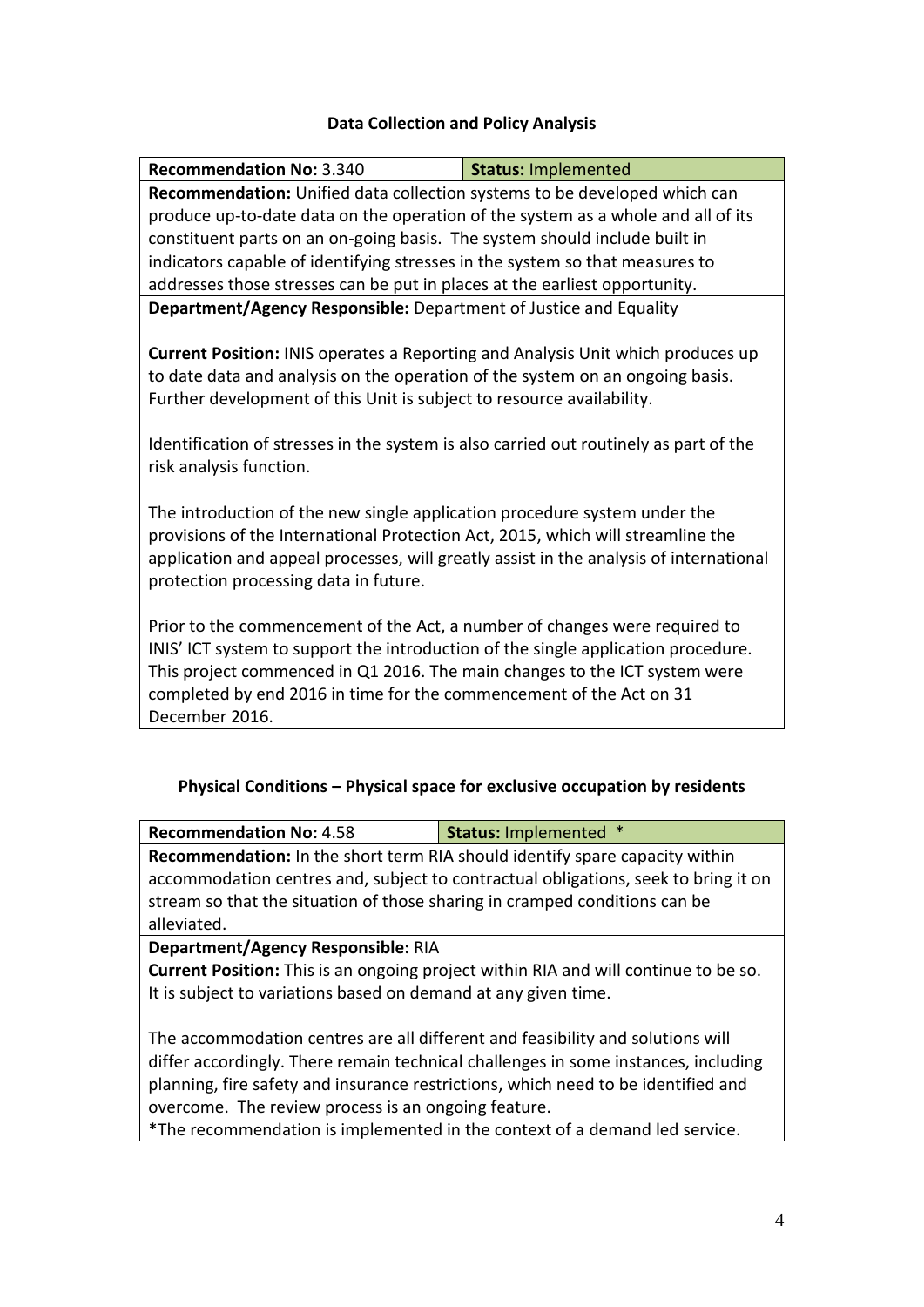| <b>Recommendation No: 4.58</b> | Status: In progress |
|--------------------------------|---------------------|
|--------------------------------|---------------------|

**Recommendation:** RIA should without delay develop a set of criteria for assessing the bed capacity of accommodation units that takes account of the considerations identified in the Department of the Environment, Community and Local Government Guidelines, viz:

- $\circ$  each room should facilitate the range of activities likely to be carried out in that room,
- $\circ$  adequate floor areas and room sizes.
- o spaces should be well proportioned in terms of floor shapes and ceiling heights so as to provide good- quality living environments for occupants,
- o space provision should be adequate to accommodate appropriate furniture and equipment while allowing free circulation within that area.

#### **Department/Agency Responsible:** RIA

**Current Position:** It must be noted that the criteria set out in the Guidelines referred to above are the minimum requirements and in many cases existing accommodation exceeds those guidelines. RIA continues to engage with commercial property contractors as part of contract reviews to develop plans for the re-structuring and development of solutions at family accommodation centres across the portfolio. Bed space allocations within centres have been the subject of adjustment over the past 2 years with room capacities being reduced in order to allow extra living space within rooms. A number of centres have installed adjoining rooms where feasible to complement the downward adjustment of room bed space capacities. Additional kitchenettes and communal rooms have also be designated at a number of centres, including RIA's main Reception Centre at Balseskin.

The State-Owned centres at Knockalisheen and Kinsale Road have undergone works over the same period to allow for greater accommodation flexibility in the family units with apartment-style solutions including kitchenettes and living space being applied to the layouts.

RIA is working to have this recommendation included in proposals for new contracts and associated service delivery models.

RIA will continue to work with contractors, including the OPW in respect of further developments in this area across the Commercial and State-Owned portfolio. This includes assessment of technical issues in respect of costs, planning legislation, fire safety, health & safety and insurance.

RIA is developing the criteria for assessing bed capacity, taking into account the variability that exists within its accommodation portfolio.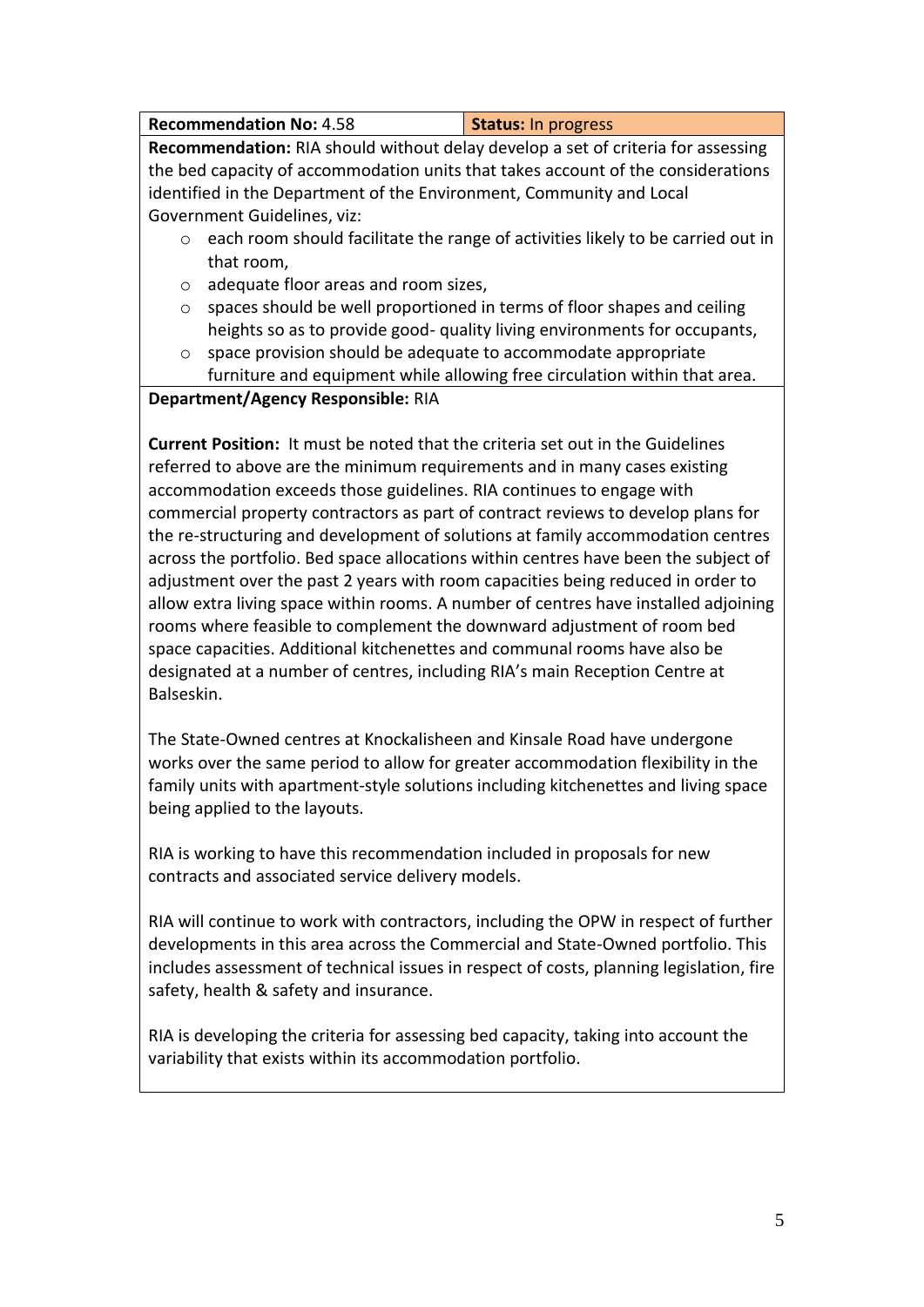| <b>Recommendation No: 4.58</b> | Status: In progress |
|--------------------------------|---------------------|
|--------------------------------|---------------------|

**Recommendation:** Once the revised set of criteria has been developed, RIA should conduct a review of accommodation units with a view to ensuring that their capacity is aligned with the revised criteria in so far as contractual obligations permit.

### **Department/Agency Responsible:** RIA

**Current Position:** RIA is engaging with commercial property contractors as part of contract reviews to develop plans for the re-structuring and development of solutions at family accommodation centres across the portfolio. Bed space allocations within centres have been the subject of adjustment over the past 2 years with room capacities being reduced in order to allow extra living space within rooms. A number of centres have installed adjoining rooms where feasible to complement the downward adjustment of room bed space capacities. Additional kitchenettes and communal rooms have also be designated at a number of centres, including RIA's main Reception Centre at Balseskin.

The State-Owned centres at Knockalisheen and Kinsale Road have undergone works over the same period to allow for greater accommodation flexibility in the family units with apartment-style solutions including kitchenettes and living space being applied to the layouts.

RIA will continue to work with contractors, including the OPW in respect of further developments in this area across the Commercial and State-Owned portfolio. This includes assessment of technical issues in respect of costs, planning legislation, fire safety, health & safety and insurance.

Structural changes in any centre will by definition take time to implement. RIA has also ensured that existing family type accommodation eg Mosney, Athlone, etc., is maximised to the largest extent possible by families.

| <b>Recommendation No: 4.58</b>                                                     | <b>Status: Implemented *</b> |
|------------------------------------------------------------------------------------|------------------------------|
| <b>Recommendation:</b> RIA should without delay review the minimum requirements in |                              |
| terms of furniture for such multipurpose rooms so that they include furniture      |                              |
| suited to sleeping and living, e.g. chair, desk, and adequate storage.             |                              |
| Department/Agency Responsible: RIA                                                 |                              |

**Current Position:** RIA is undertaking a review of the minimum requirements. RIA has also been working on logistical solutions in respect of existing portfolio accommodations which will be rolled out across the accommodation in due course. RIA has started a process of liaison with the Office of Government Procurement (OGP) on how best to approach a future tender in this area. \*The recommendation is implemented in the context of a demand led service.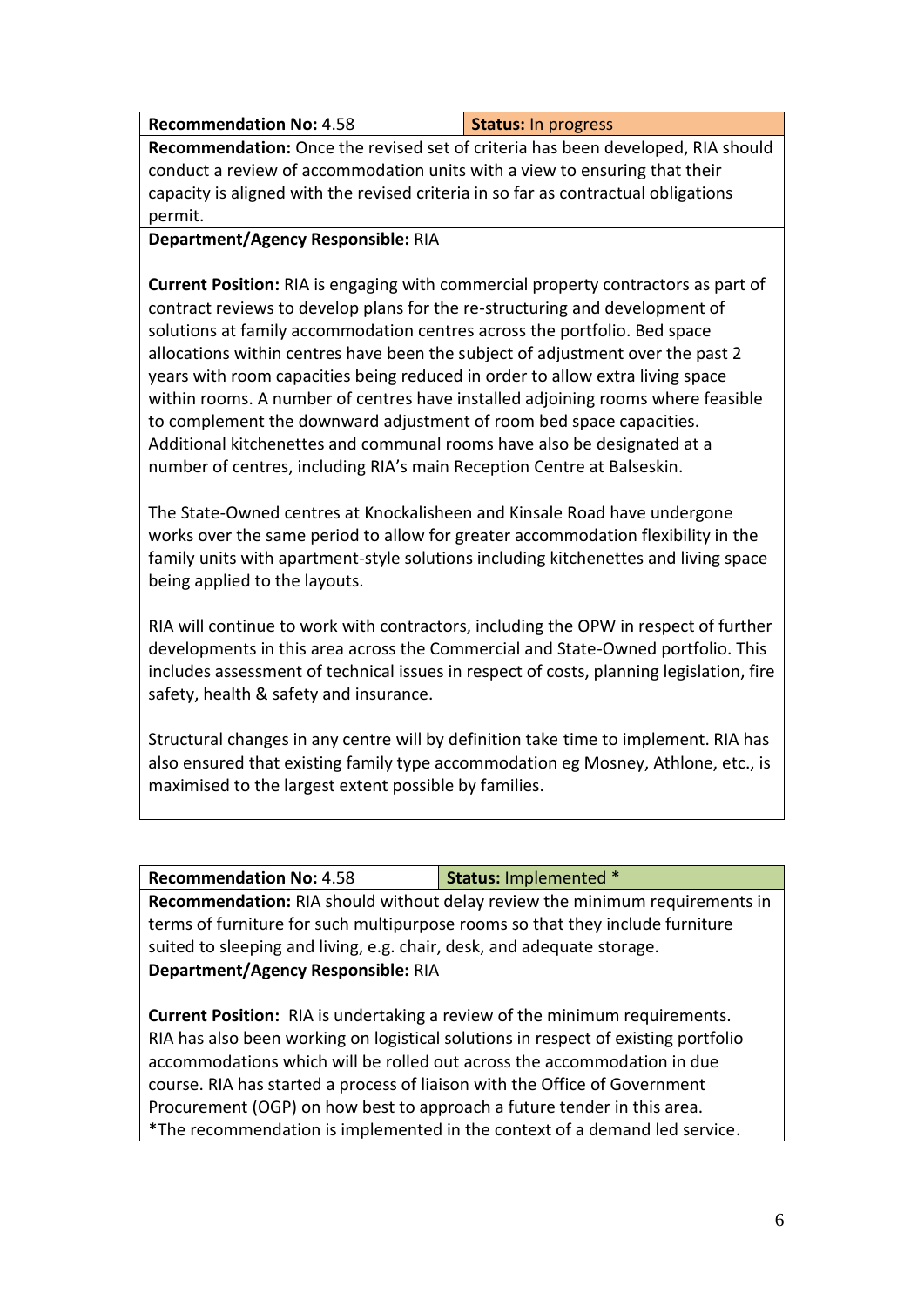| <b>Recommendation No: 4.58</b>                                                          | <b>Status: Implemented *</b> |  |
|-----------------------------------------------------------------------------------------|------------------------------|--|
| <b>Recommendation:</b> The revised set of criteria developed for assessing bed capacity |                              |  |
| should be incorporated in requests for tender for accommodation centres.                |                              |  |
| Department/Agency Responsible: RIA                                                      |                              |  |

**Current Position:** RIA is working with commercial contractors on proposals to move away from a primarily bed space cost structure to an accommodation package structure. This principle is being applied to contract negotiations and to engagement on future accommodation solutions in line with recommendations on additional living space and catering solutions in particular.

RIA procures its services by way of calls for expressions of interest. The next call for expressions of interest will be published later in 2017 and will include specifics in relation to accommodation to reflect this recommendation.

\*The recommendation is implemented in the context of a demand led service.

# **Family Life and Children**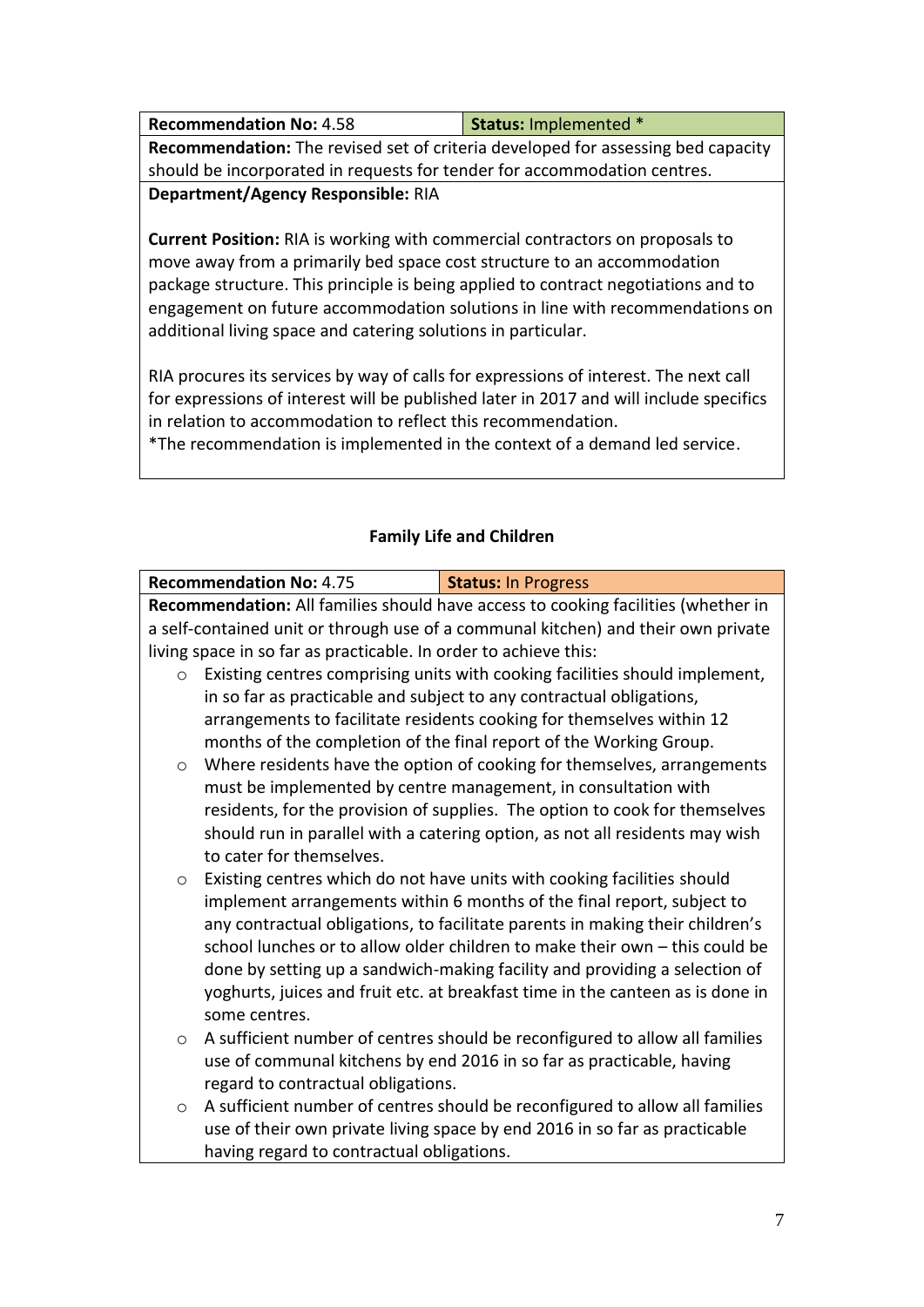All requests for tender should specify the requirement for self-contained units (with cooking facilities) and/or family quarters together with communal kitchens.

#### **Department/Agency Responsible:** RIA

**Current Position:** 15 of 33 accommodation centres currently under contract already have some form of personal catering. These range from entirely self catering options in Watergate and Carroll Village to fully fitted kitchens in Athlone etc., for reheating food and preparing breakfast to communal cooking stations in Great Western in Galway and St Patrick's in Monaghan. Fresh food is made available by contractors in areas where communal catering is provided.

RIA continues to work with Contractors at a number of centres (both State owned and commercial) to commence pilot projects for full independent living for residents. This will include home cooking within the family accommodation units in some instances and access to communal cooking stations for residents in others.

Full independent living has been introduced in Mosney with the introduction of an on-site food hall from where residents may acquire fresh and ethnically appropriate products. Residents are now able to cook and prepare meals for their families in their own accommodation in Mosney. The same system has also been introduced in Old Convent in Ballyhaunis. A similar system will be installed in Athlone over the coming months and new communal kitchens have been introduced and are operational in Clonakilty and in Kinsale Road.

These projects will be reviewed over a number of months and refined with a view to their application across the accommodation portfolio where feasible in 2017.

| <b>Recommendation No: 4.75</b> | <b>Status: In progress</b> |
|--------------------------------|----------------------------|
|                                |                            |

**Recommendation:** Notwithstanding references to "as far as practicable" in the above, the facilities must be in line with the standards to be agreed under the recommendations at para. 4.226.

**Department/Agency Responsible:** RIA

**Current Position:** A standards development group has been established and, with the support of HIQA, will develop a set of suitable and appropriate standards applicable to all accommodation centres.

This group will also look at recommendation 4.58 and identify any aspects of that recommendation that may be appropriate for consideration by the group.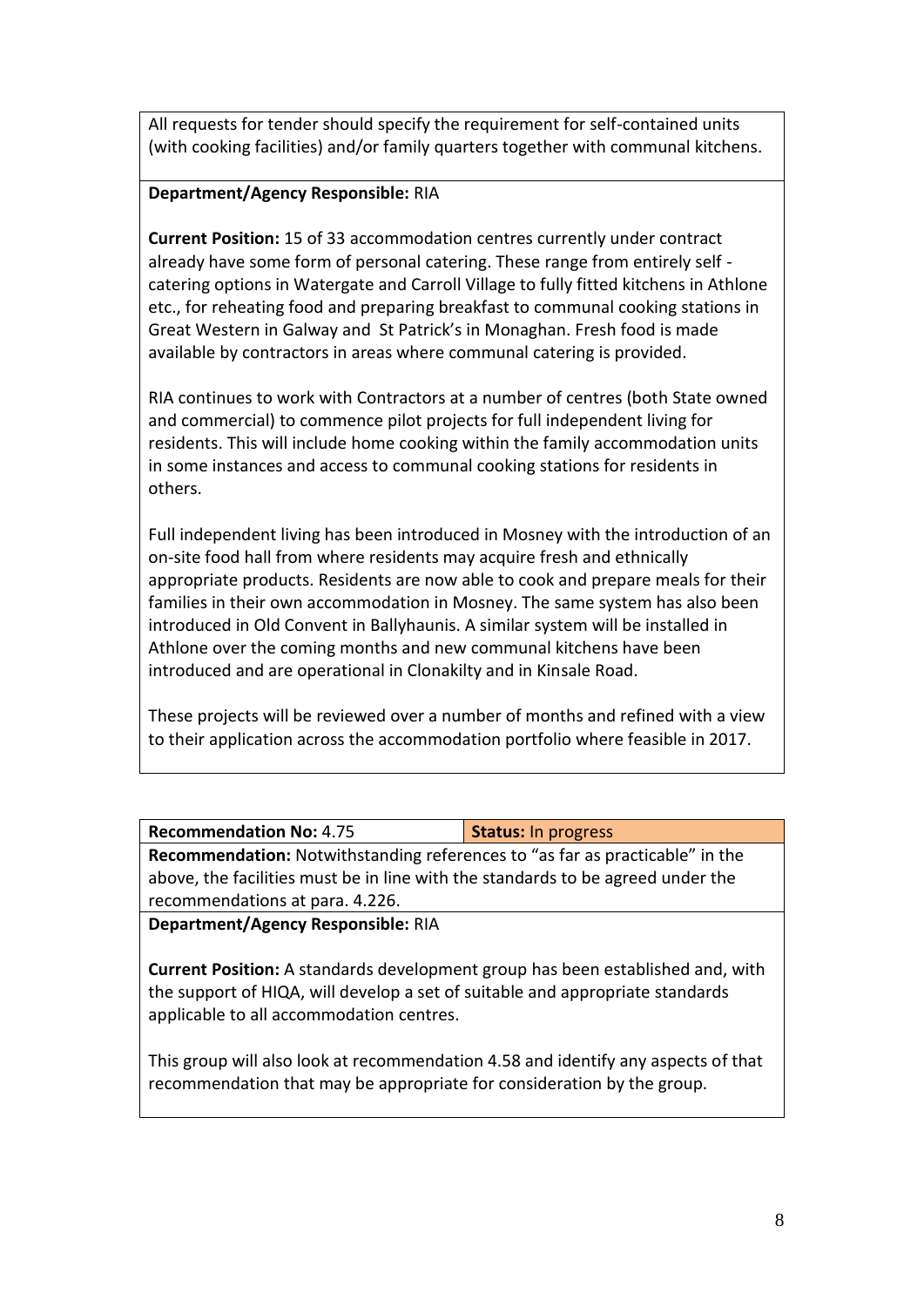# **Living conditions for single people**

**Recommendation No:** 4.87 **Status:** In Progress

| Recommendation: Existing centres for single people should be reconfigured to                                                                                                                                                                     |                                                                                       |  |
|--------------------------------------------------------------------------------------------------------------------------------------------------------------------------------------------------------------------------------------------------|---------------------------------------------------------------------------------------|--|
|                                                                                                                                                                                                                                                  | provide communal kitchens by end 2016 in so far as practicable, having regard to      |  |
|                                                                                                                                                                                                                                                  | contractual obligations. The option to cook for themselves should run in parallel     |  |
|                                                                                                                                                                                                                                                  | with a catering option, as not all residents may wish to cater for themselves. Single |  |
|                                                                                                                                                                                                                                                  | people in mixed centres should have the same opportunities as families to cook        |  |
| for themselves.                                                                                                                                                                                                                                  |                                                                                       |  |
| Department/Agency Responsible: RIA                                                                                                                                                                                                               |                                                                                       |  |
| Current Position: 15 of 33 accommodation centres currently under contract                                                                                                                                                                        |                                                                                       |  |
| already have some form of personal catering. These range from entirely self -                                                                                                                                                                    |                                                                                       |  |
|                                                                                                                                                                                                                                                  | catering options in Watergate and Carroll Village to fully fitted kitchens in Athlone |  |
|                                                                                                                                                                                                                                                  | etc for reheating food and preparing breakfast to communal cooking stations in        |  |
| Great Western in Galway and Mount Trenchard in Limerick and St Patrick's in                                                                                                                                                                      |                                                                                       |  |
|                                                                                                                                                                                                                                                  | Monaghan. Fresh food is made available by contractors in areas where communal         |  |
| catering is provided.                                                                                                                                                                                                                            |                                                                                       |  |
|                                                                                                                                                                                                                                                  |                                                                                       |  |
|                                                                                                                                                                                                                                                  | RIA is also working with Contractors at a number of centres (both State owned and     |  |
|                                                                                                                                                                                                                                                  | commercial) to commence pilot projects for full independent living for residents.     |  |
| This will include home cooking within the family accommodation units in some                                                                                                                                                                     |                                                                                       |  |
| instances and access to communal cooking stations for residents in others.                                                                                                                                                                       |                                                                                       |  |
| Full independent living has been introduced in Mosney with the introduction of an<br>on-site food hall from where residents may acquire fresh and ethnically<br>appropriate products. Residents are now able to cook and prepare meals for their |                                                                                       |  |
|                                                                                                                                                                                                                                                  | families in their own accommodation in Mosney. The same system has also been          |  |
| introduced in Old Convent in Ballyhaunis. A similar system will be installed in                                                                                                                                                                  |                                                                                       |  |
| Athlone over the coming months and new communal kitchens have been                                                                                                                                                                               |                                                                                       |  |
| introduced and are operational in Clonakilty and in Kinsale Road.                                                                                                                                                                                |                                                                                       |  |
| These projects continue to be reviewed and refined with a view to their                                                                                                                                                                          |                                                                                       |  |
| application across the accommodation portfolio where feasible in 2017.                                                                                                                                                                           |                                                                                       |  |
|                                                                                                                                                                                                                                                  |                                                                                       |  |
| Food                                                                                                                                                                                                                                             |                                                                                       |  |
|                                                                                                                                                                                                                                                  |                                                                                       |  |
| <b>Recommendation No: 4.102</b>                                                                                                                                                                                                                  | <b>Status: In Progress</b>                                                            |  |
| Recommendation: RIA should engage a suitably qualified person to conduct a                                                                                                                                                                       |                                                                                       |  |
| nutrition audit to ensure that the food served meets the required standards                                                                                                                                                                      |                                                                                       |  |
| including for children, pregnant and breastfeeding women, and the needs of those                                                                                                                                                                 |                                                                                       |  |
| with medical conditions affected by food, such as diabetes.                                                                                                                                                                                      |                                                                                       |  |
| Department/Agency Responsible: RIA, HSE                                                                                                                                                                                                          |                                                                                       |  |
| Current Position: RIA has been in contact with the HSE to progress this matter                                                                                                                                                                   |                                                                                       |  |
| across all centres.                                                                                                                                                                                                                              |                                                                                       |  |
|                                                                                                                                                                                                                                                  |                                                                                       |  |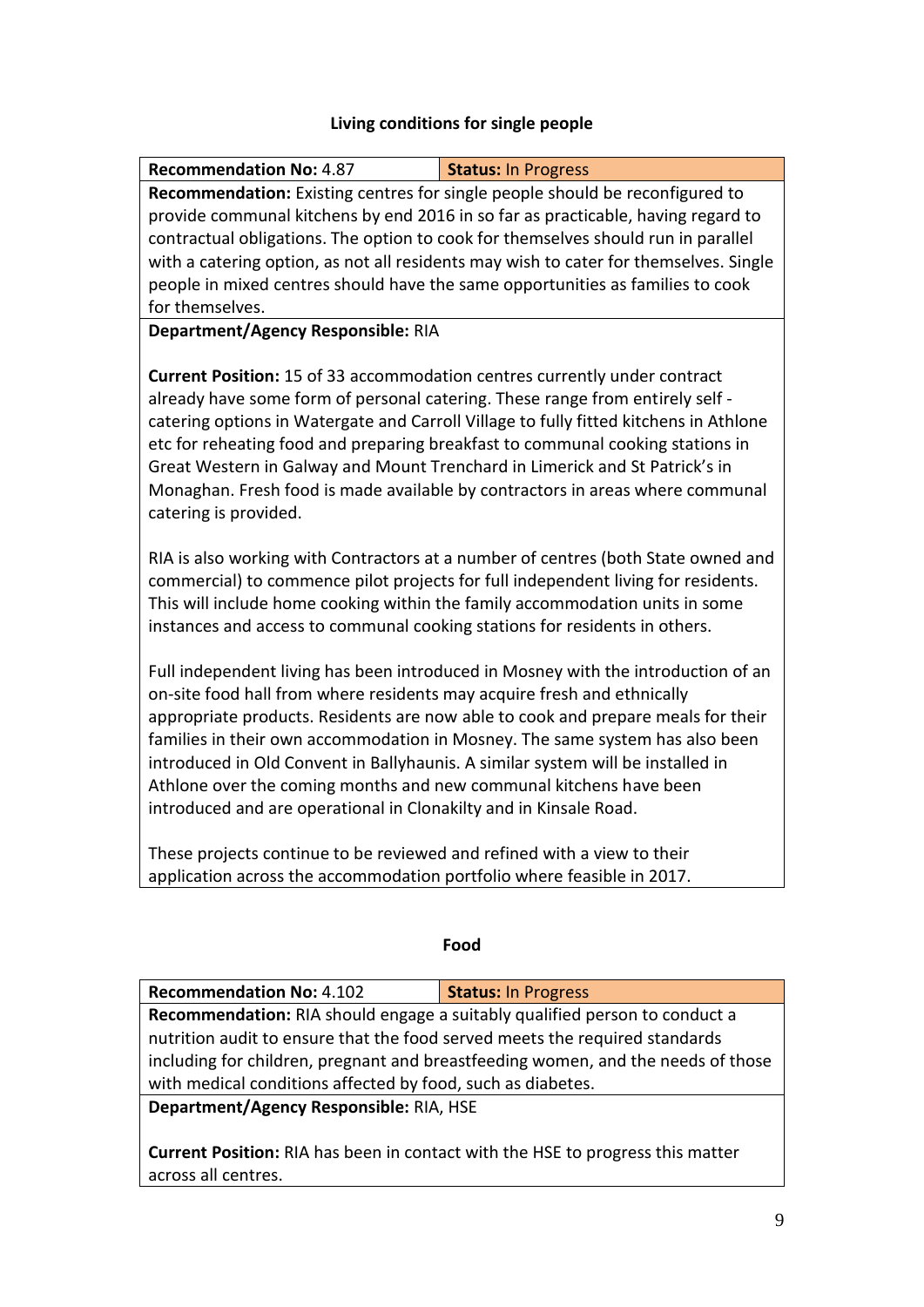A procurement process has been completed and it is expected that this matter will be progressed in the third quarter of 2017.

Where communal, independent or self-catering is provided in a centre, it will remain the responsibility of parents as the primary carers of their children to ensure that a balanced nutritional diet is provided.

#### **Location of some accommodation centres**

| <b>Recommendation No: 4.111</b>                                                 | <b>Status: In Progress</b> |  |
|---------------------------------------------------------------------------------|----------------------------|--|
| <b>Recommendation:</b> Compliance with these contractual obligations should be  |                            |  |
| monitored as part of an expanded inspection process referred to at para. 4.226. |                            |  |
| Department/Agency Responsible: RIA                                              |                            |  |

**Current Position:** The standards development group referred to in 4.226 has recently been established and will examine the setting up of an expanded inspection process. In the meantime, RIA includes compliance monitoring in its own Inspections and will also request that it be covered by any independent inspections put in place in the future.

#### **Security Arrangements**

| <b>Recommendation No: 4.122</b>                                                    | <b>Status: In Progress</b> |  |
|------------------------------------------------------------------------------------|----------------------------|--|
| <b>Recommendation:</b> RIA to conduct a review of the security arrangements across |                            |  |
| the accommodation stock to ensure that the arrangements (including physical        |                            |  |
| barriers and gates, use of security guards, use of CCTV) are proportionate to the  |                            |  |
| security risks that have been identified.                                          |                            |  |
| Department/Agency Responsible: RIA                                                 |                            |  |
|                                                                                    |                            |  |

**Current Position:** In association with OGP, RIA is developing a tender to carry out this work.

**Recommendation No:** 4.122 **Status:** In Progress

**Recommendation:** Include in all new contracts an obligation to ensure that security arrangements (including CCTV, security barriers and gates, use of security guards) are proportionate to the security risks that have been identified.

**Department/Agency Responsible:** RIA

**Current Position:** Will be implemented in light of the review to be carried out as part of previous recommendation. RIA is also in consultation with the Data Protection Commissioner on this issue.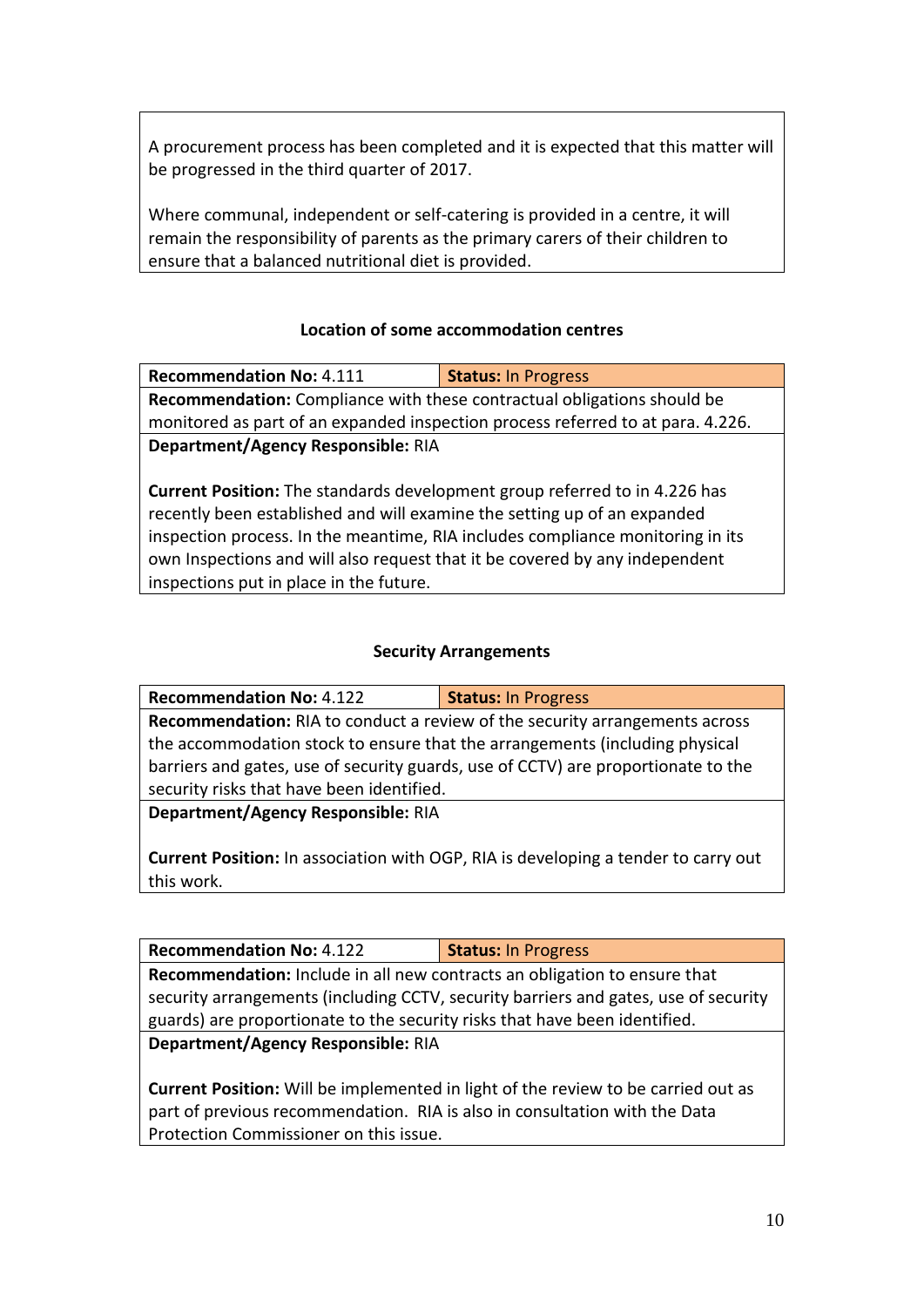| <b>Recommendation No: 4.122</b>                                                 | <b>Status: In Progress</b> |
|---------------------------------------------------------------------------------|----------------------------|
| <b>Recommendation:</b> Include within new contracts an obligation that security |                            |
| personnel must have undergone awareness training in equality and diversity      |                            |
| issues before they come on-site.                                                |                            |
|                                                                                 |                            |

**Department/Agency Responsible:** RIA

**Current Position:** A procurement process has been completed and RIA are in the process of notifying the successful and unsuccessful bidders of the result of the competition.

RIA expects the work to begin in the coming months.

**Recommendation No:** 4.122 **Status:** In Progress **Recommendation:** Compliance with these contractual obligations should be monitored as part of an expanded inspection process referred to at para. 4.226. **Department/Agency Responsible:** RIA

**Current Position:** While the process referred to has not yet been established, RIA includes compliance monitoring in its own inspections and will also request that it be covered by independent inspections in the future.

## **Operation and Management Issues – Complaints procedure including implications of "CA and TA" High Court judgment**

|                                                                                    | <b>Recommendation No: 4.135</b>                                                     | <b>Status: Implemented</b>                                                   |  |
|------------------------------------------------------------------------------------|-------------------------------------------------------------------------------------|------------------------------------------------------------------------------|--|
|                                                                                    | <b>Recommendation:</b> In relation to its internal complaint procedure, RIA should: |                                                                              |  |
| $\circ$                                                                            |                                                                                     | appoint a designated officer who is not involved in operational matters to   |  |
|                                                                                    |                                                                                     | handle complaints that are referred to it or are submitted to it directly,   |  |
| $\circ$                                                                            |                                                                                     | review the complaints procedure to ensure that it is accessible to residents |  |
|                                                                                    | including children and young people,                                                |                                                                              |  |
| $\circ$                                                                            |                                                                                     | engage in renewed efforts to build confidence and trust in the complaints    |  |
|                                                                                    |                                                                                     | procedures, including by ensuring that residents understand the House        |  |
|                                                                                    |                                                                                     | Rules, are aware of the complaints procedures and how to use it, and         |  |
|                                                                                    |                                                                                     | understand that it is impartial and that they will not be adversely affected |  |
|                                                                                    | by making a complaint,                                                              |                                                                              |  |
| $\circ$                                                                            |                                                                                     | engage in efforts to ensure that centre management buy into the              |  |
|                                                                                    |                                                                                     | importance of ensuring an open culture that is conducive to residents        |  |
|                                                                                    | making complaints.                                                                  |                                                                              |  |
|                                                                                    | <b>Department/Agency Responsible:</b> Department of Justice and Equality            |                                                                              |  |
|                                                                                    |                                                                                     |                                                                              |  |
| <b>Current Position:</b> This recommendation has been implemented. RIA has amended |                                                                                     |                                                                              |  |
| its House Rules and these rules now include reference to the relevant              |                                                                                     |                                                                              |  |
| Ombudsman. The relevant Ombudsperson will be the final appeals person in any       |                                                                                     |                                                                              |  |
|                                                                                    | instance.                                                                           |                                                                              |  |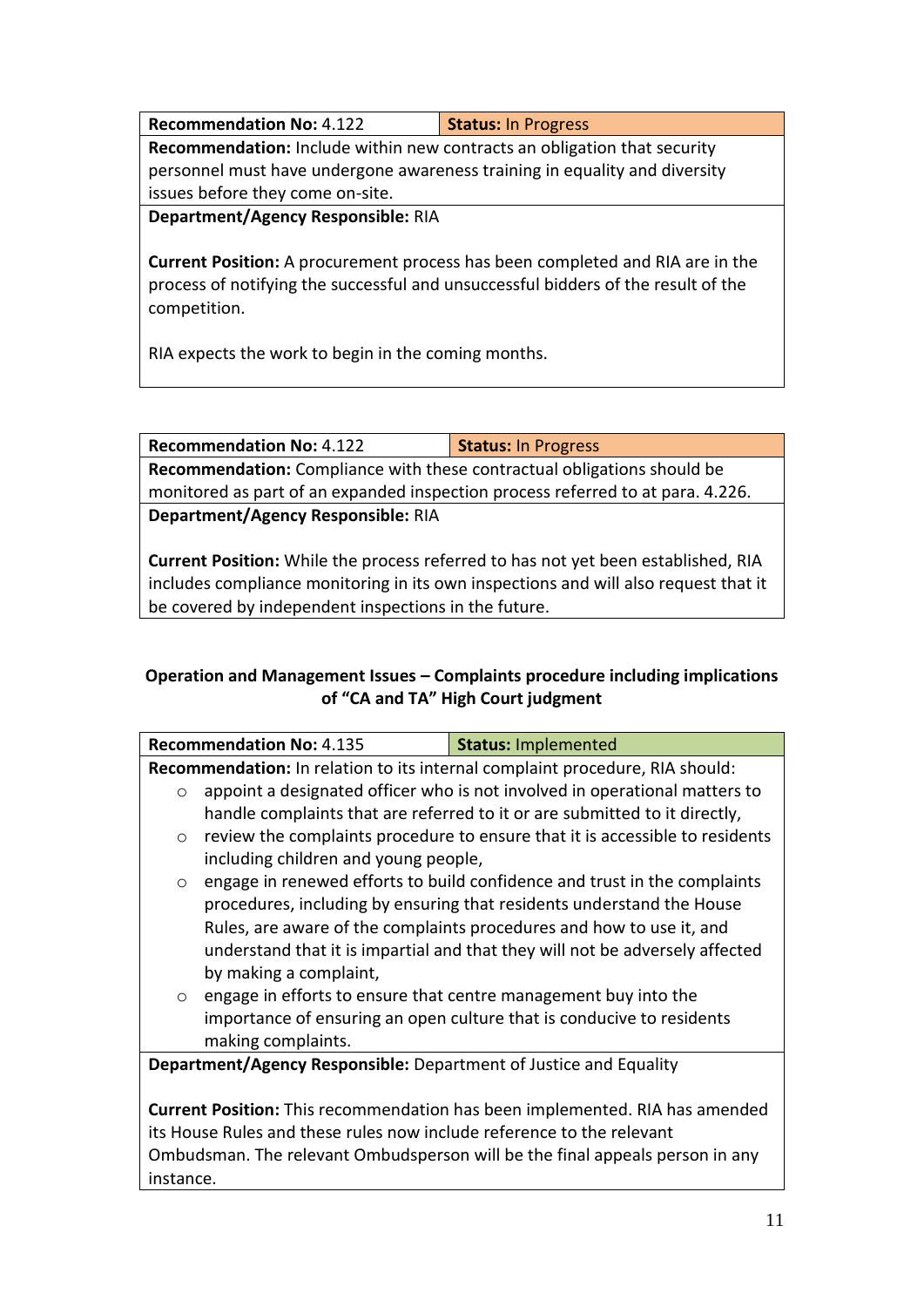#### **Management Role and Culture**

**Recommendation No:** 4.155 **Status:** In Progress **Recommendation:** the contract with providers should include additional requirements in relation to the qualities required of a centre manager. The Working Group considers that ideally a manager should have: substantial experience of working cross-culturally and working with protection applicants and refugees; have an understanding of basic mental health issues, medical and social welfare systems; have strong communication skills, and have a compassionate and empathetic style. To inform further work on the qualities required by a centre manager, RIA should commission a short piece of academic research to identify best practice by centre managers. That work should also feed into the development of standards for accommodation centres as recommended at para. 4.226.

**Department/Agency Responsible:** RIA

**Current Position:** Subject to legal advice, requirements in relation to qualities required of a Centre Manager will be included in all future contracts.

The piece of academic research referred to in the recommendation has not been undertaken to date but will be considered as part of the work of the Standards group, which has recently been established.

#### **Vulnerable Residents**

**Recommendation No:** 4.210 **Status:** Partially Implemented

**Recommendation:** The existing voluntary health screening service provided by the HSE at the Balseskin Reception Centre should be reviewed and strengthened so as to facilitate a multi-disciplinary assessment (including medical, psychological and social needs) of all protection applicants within 30 days of the lodging of an application for protection to identify and appropriately assist vulnerable applicants. \**Please see recommendation 3.299\**

**Department/Agency Responsible:** HSE

**Current Position:** Additional health staff now augment team at Balseskin. However, the HSE have not been in a position to provide the level of significant resourcing necessary to facilitate the 30-day timeframe mentioned in recommendation.

Commitment in draft HSE Service Plan for 2017 to develop a "Vulnerability Assessment" in collaboration with Mental Health colleagues will be progressed accordingly. A business case currently being progressed in respect of additional resourcing for Balseskin to enable full implementation of this action.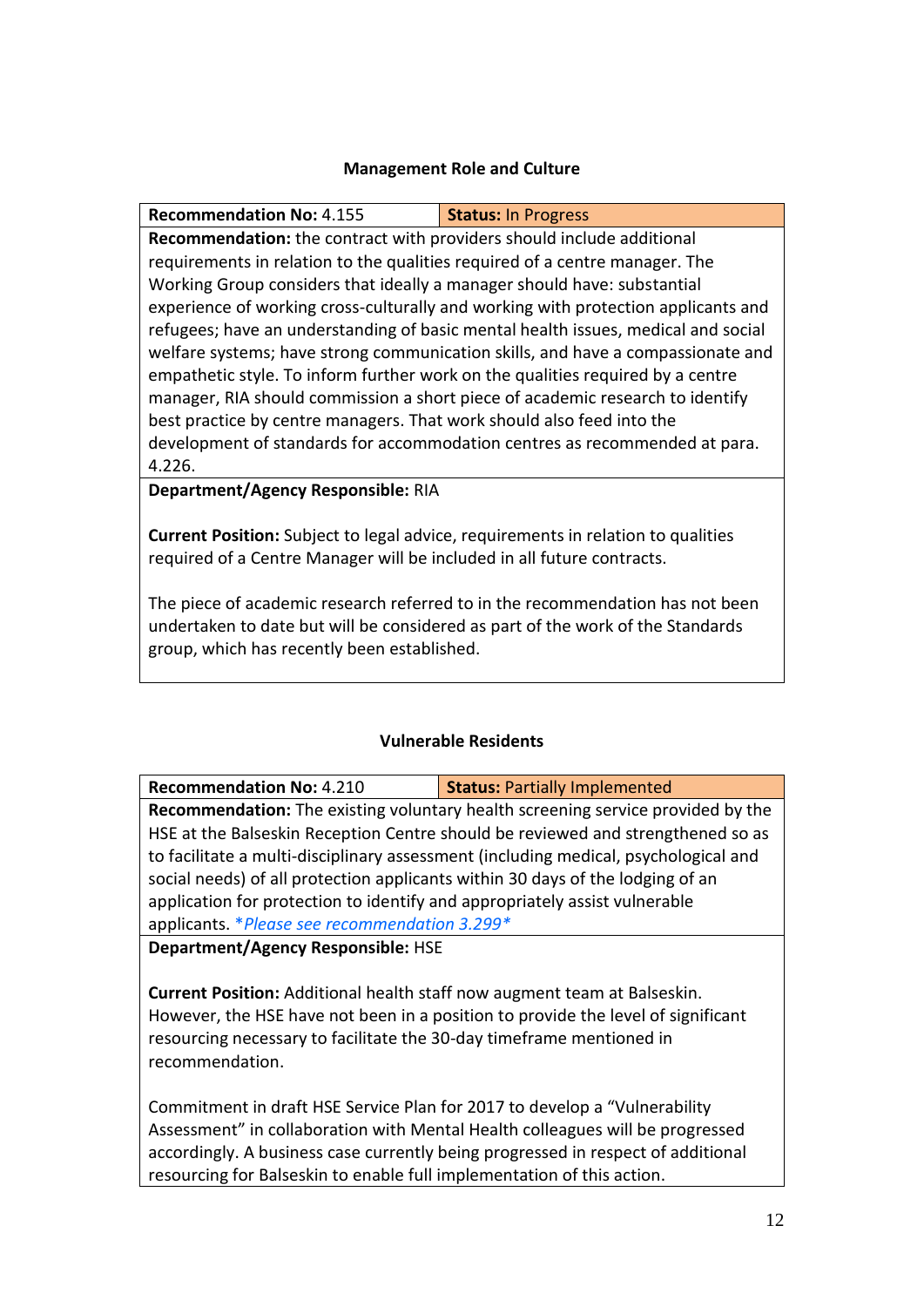| <b>Recommendation No: 4.210</b>                                               | <b>Status: Implemented</b> |  |
|-------------------------------------------------------------------------------|----------------------------|--|
| Recommendation: The outcome of the assessment should be taken into account    |                            |  |
| in the protection determination process.                                      |                            |  |
| Department/Agency Responsible: HSE, IPO, IPAT                                 |                            |  |
|                                                                               |                            |  |
| <b>Current Position:</b> See previous recommendation.                         |                            |  |
| Any material submitted (including reports of this nature) in respect of an    |                            |  |
| applicant's claim (before a recommendation issues) is examined and considered |                            |  |
| by both the IPO and the IPAT.                                                 |                            |  |

| <b>Recommendation No: 4.210</b>                                                                                                                                                                                                                                                                                                                                                                                                 | <b>Status: In progress</b> |  |
|---------------------------------------------------------------------------------------------------------------------------------------------------------------------------------------------------------------------------------------------------------------------------------------------------------------------------------------------------------------------------------------------------------------------------------|----------------------------|--|
| Recommendation: Follow-up and monitoring of persons who fall into the category                                                                                                                                                                                                                                                                                                                                                  |                            |  |
| of "vulnerable" should occur on an on-going and regular basis until such time as                                                                                                                                                                                                                                                                                                                                                |                            |  |
| the applicant exits the protection system.                                                                                                                                                                                                                                                                                                                                                                                      |                            |  |
| Department/Agency Responsible: HSE                                                                                                                                                                                                                                                                                                                                                                                              |                            |  |
|                                                                                                                                                                                                                                                                                                                                                                                                                                 |                            |  |
| <b>Current Position:</b> When asylum seekers arrive they are encouraged to avail of the<br>full health assessment in Balseskin. Persons identified as vulnerable are referred to<br>the appropriate services such as Spirasi, in the case of torture victims. As medical<br>card holders, vulnerable applicants may access the supports that are available on<br>the same basis as all other medical card holders in the State. |                            |  |

| <b>Recommendation No: 4.210</b>                                           | <b>Status: Implemented</b> |  |
|---------------------------------------------------------------------------|----------------------------|--|
| Recommendation: Efforts should be made by RIA, HSE, centre management and |                            |  |
| others to take steps to encourage applicants to avail of the assessment.  |                            |  |
| <b>Department/Agency Responsible: HSE</b>                                 |                            |  |

**Current Position:** When asylum seekers arrive they are encouraged to avail of the full health assessment in Balseskin and are supported in applying for Medical Cards in order that they may access medical services. The HSE participates in regular high level meetings with RIA officials around these issues pertaining to asylum seeker needs, emerging issues etc. these meetings are the forum for such discussions. The HSE participates in interagency groups and promotes the availability of various supports to residents.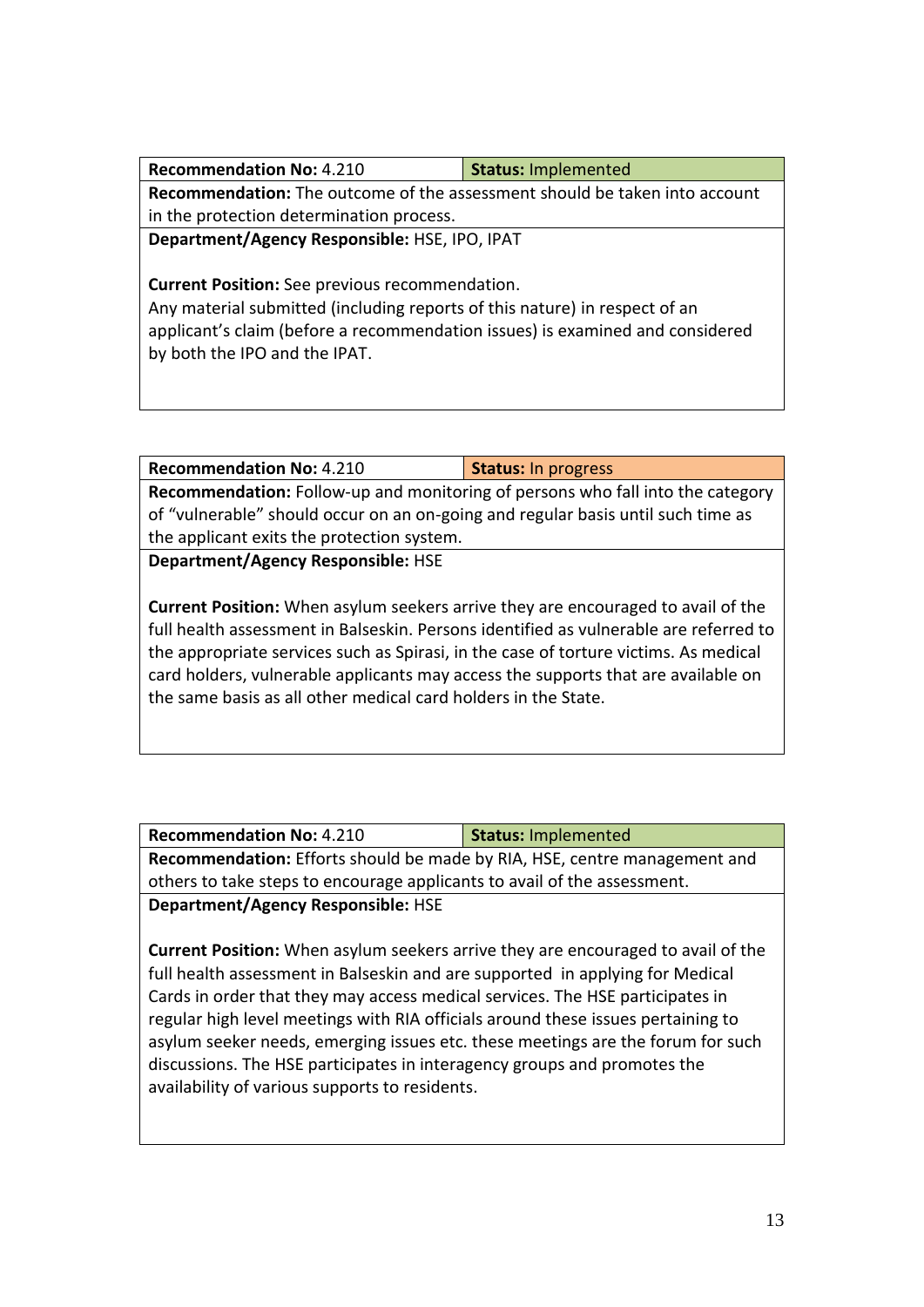#### **Oversight and Standards**

| <b>Recommendation No: 4.226</b>                                                      | <b>Status: Partially implemented</b> |  |
|--------------------------------------------------------------------------------------|--------------------------------------|--|
| Recommendation: The Minister for Justice and Equality should establish an            |                                      |  |
| inspectorate (or identify an existing body), independent of RIA, to carry out        |                                      |  |
| inspections in Direct Provision centres against the newly approved standards. As     |                                      |  |
| is the case with RIA's existing practice, inspection reports should be written in    |                                      |  |
| such a manner that there is no impediment to their being made available to the       |                                      |  |
| public.                                                                              |                                      |  |
| <b>Department/Agency Responsible:</b> Department of Justice and Equality             |                                      |  |
|                                                                                      |                                      |  |
| <b>Current Position:</b> Awaiting outcome of work of Standard Setting Committee i.e. |                                      |  |
| when a set of suitable and appropriate standards have been developed. It should      |                                      |  |
| be noted however that a contract is already in place with an independent             |                                      |  |
| company. This company carries out unannounced inspections as do officers from        |                                      |  |

ny. This company carries out unannounced inspections as do officers from RIA on all accommodation centres. The results of these inspections are published.

| <b>Recommendation No: 4.226</b>                                                    | <b>Status: Partially Implemented</b> |  |
|------------------------------------------------------------------------------------|--------------------------------------|--|
| Recommendation: The Inspectorate, based on its overall findings, should            |                                      |  |
| separately make regular reports to the Minister on general matters relating to the |                                      |  |
| welfare of residents in Direct Provision centres.                                  |                                      |  |
|                                                                                    |                                      |  |

**Department/Agency Responsible:** Department of Justice and Equality

**Current Position:** Awaiting outcome of work of Standard Setting Committee. See previous recommendation.

#### **Financial Supports**

| <b>Recommendation No: 5.30</b>                                                              | <b>Status: Partially Implemented</b>                                                 |  |
|---------------------------------------------------------------------------------------------|--------------------------------------------------------------------------------------|--|
|                                                                                             | Recommendation: The Direct Provision weekly allowance should be increased from       |  |
| €19.10 to €38.74 for adults and from €9.60 to €29.80 for children.                          |                                                                                      |  |
|                                                                                             | Department/Agency Responsible: Department of Justice and Equality, Department        |  |
| of Social Protection                                                                        |                                                                                      |  |
|                                                                                             |                                                                                      |  |
|                                                                                             | <b>Current Position:</b> On 13 June 2017, it was announced that the DP Allowance for |  |
| children would be raised from €15:60 to €21:60 per week, and from €19:10 to                 |                                                                                      |  |
| €21:60 for adults. This is the second increase in the Direct Provision payment for          |                                                                                      |  |
| children in the past 18 months and represents a significant improvement on $\epsilon$ 9:60. |                                                                                      |  |
| These increases are in line with commitments in the programme for government to             |                                                                                      |  |
| reform Direct Provision with a particular focus on families and children. At the time       |                                                                                      |  |
| the working group report was published one parent and two children would have               |                                                                                      |  |
| received €38.30 per week whereas now they will receive €64.80 per week.                     |                                                                                      |  |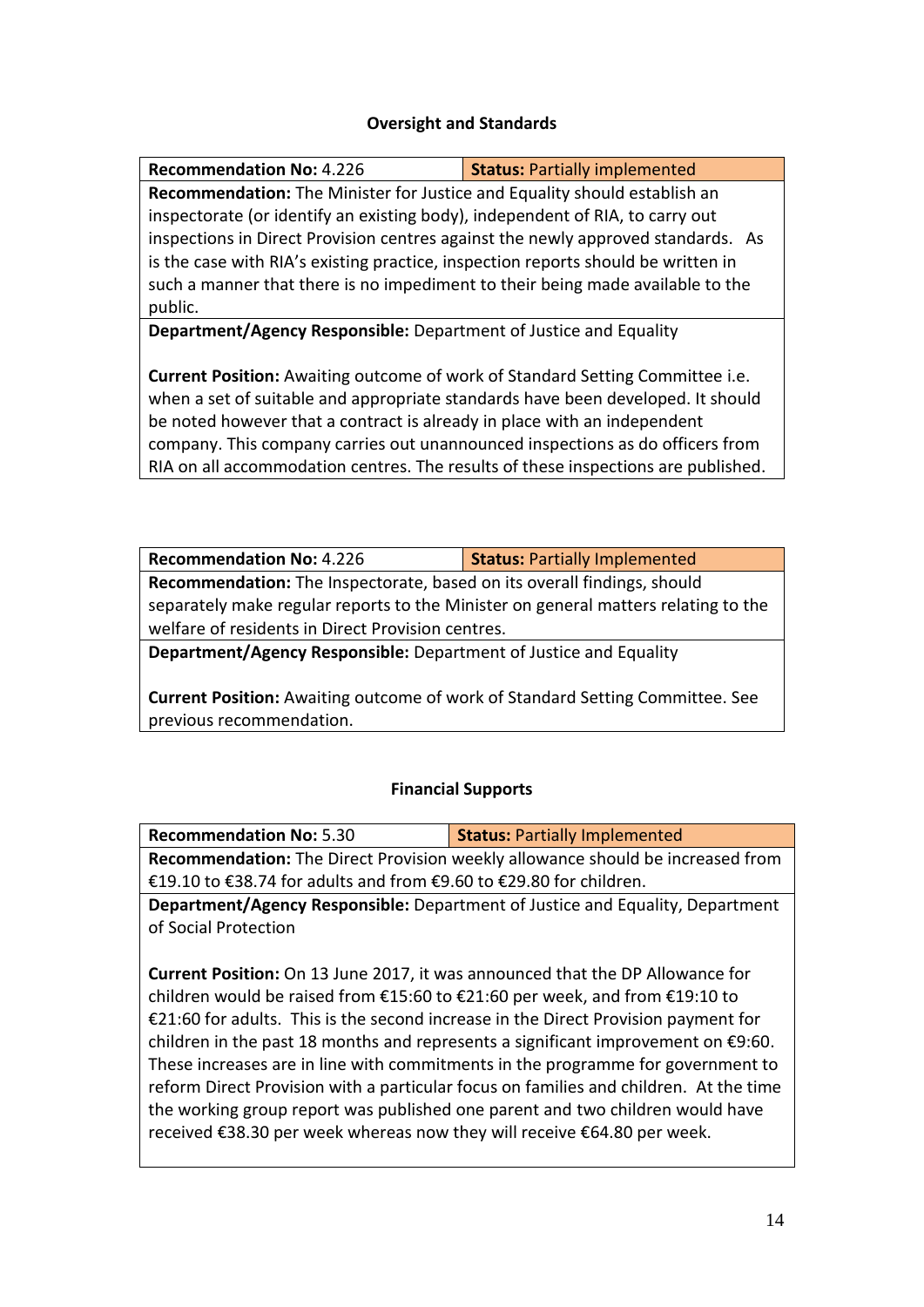| <b>Recommendation No: 5.30</b> | Status: Implemented* |
|--------------------------------|----------------------|
|--------------------------------|----------------------|

**Recommendation:** The Department of Social Protection should reinstate on-site Community Welfare Service to residents in Direct Provision accommodation centres.

### **Department/Agency Responsible:** Department of Social Protection

**Current Position:** The Department of Social Protection is providing the necessary income supports to persons in the asylum process and those under the Irish Refugee Protection Programme through the payment of Direct Provision Allowance, Exceptional Needs Payments (ENPs), Back to School Clothing and Footwear Allowance and other social welfare payments as appropriate. Community Welfare Services clinics are provided on-site in some Direct Provision accommodation centres and are generally provided at Intreo Centres and some 180 other locations throughout the country. If a person is unable to travel to a clinic, for example due to illness, alternative arrangements are in place including arranging a visit to the Direct Provision accommodation centre if necessary.

DSP continues to review its service provision to ensure that the necessary income supports continue to be provided to persons in the asylum process and those arriving under the Irish Refugee protection Programme.

\* In instances where the Community Welfare Service is not on-site, arrangements are made to facilitate direct contact with residents and no impediment exists in accessing this service.

## **Access to the Labour Market**

| <b>Recommendation No: 5.49</b>                                                     | <b>Status: In Progress</b> |  |
|------------------------------------------------------------------------------------|----------------------------|--|
| <b>Recommendation:</b> Provision for access to the labour market for protection    |                            |  |
| applicants who are awaiting a first instance decision for nine months or more and  |                            |  |
| who have co-operated with the protection process (under the relevant statutory     |                            |  |
| provisions), should be included in the International Protection Bill and should be |                            |  |
| commenced when the single procedure is operating efficiently.                      |                            |  |
| This recommendation takes account of the fact that, under the current statutory    |                            |  |
| arrangements, first instance decisions in respect of refugee status and subsidiary |                            |  |
| protection do not (in the normal course) issue within nine months at present.      |                            |  |
| Department/Agency Responsible: Department of Justice and Equality                  |                            |  |
| <b>Current Position:</b>                                                           |                            |  |

The Supreme Court Decision in N.V.H v The Minister for Justice & Equality is being examined by the Department in conjunction with the Attorney General and in consultation with other relevant Departments. Proposals will be brought to Government in the coming period to give effect to the Judgement**.**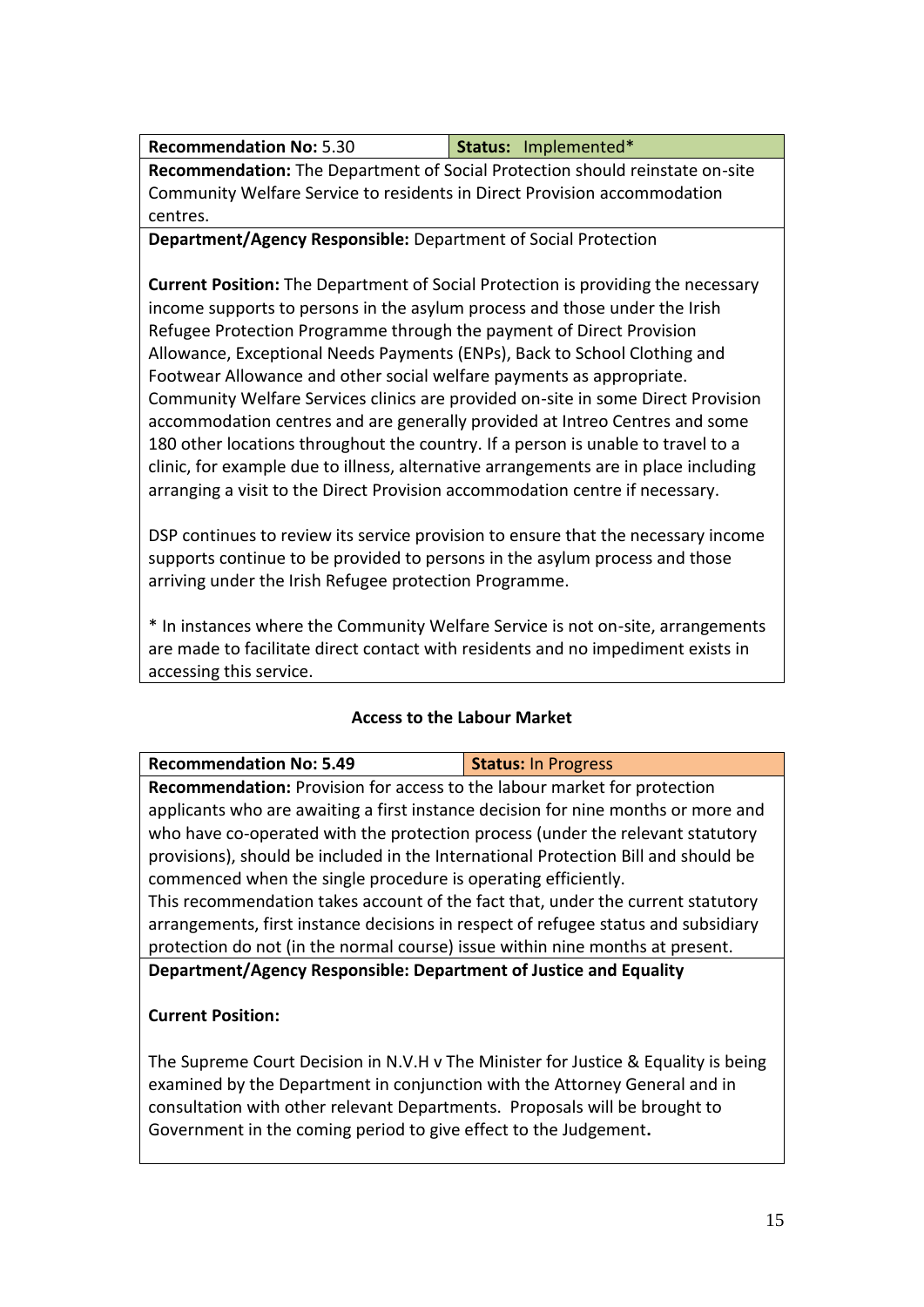| <b>Recommendation No: 5.49</b>                                          | <b>Status: In Progress</b> |  |
|-------------------------------------------------------------------------|----------------------------|--|
| Recommendation: Any permission given to access the labour market should |                            |  |
| continue until the final determination of the protection claim.         |                            |  |
| Department/Agency Responsible: Department of Justice and Equality       |                            |  |
|                                                                         |                            |  |
|                                                                         |                            |  |

**Current Position:** See previous recommendation.

| <b>Recommendation No: 5.49</b>                                                       | <b>Status: In Progress</b> |  |
|--------------------------------------------------------------------------------------|----------------------------|--|
| <b>Recommendation:</b> A protection applicant who has the right to access the labour |                            |  |
| market and is successful in finding employment, and who wishes to remain in          |                            |  |
| Direct Provision, should be subject to a means test to determine an appropriate      |                            |  |
| contribution to his/her accommodation and the other services provided to             |                            |  |
| him/her.                                                                             |                            |  |
| Department/Agency Responsible: Department of Justice and Equality                    |                            |  |
|                                                                                      |                            |  |

**Current Position:** See previous recommendation.

# **Access to Education – School-Going Children**

| <b>Recommendation No: 5.63</b>                                                                                                                                                                                                                                                                                                                                                                                                                       | <b>Status: Implemented</b> |
|------------------------------------------------------------------------------------------------------------------------------------------------------------------------------------------------------------------------------------------------------------------------------------------------------------------------------------------------------------------------------------------------------------------------------------------------------|----------------------------|
| <b>Recommendation:</b> An awareness initiative should be rolled out to ensure that                                                                                                                                                                                                                                                                                                                                                                   |                            |
| Boards of Management and school principals are familiar with the financial and                                                                                                                                                                                                                                                                                                                                                                       |                            |
| other challenges facing children in Direct Provision and their families.                                                                                                                                                                                                                                                                                                                                                                             |                            |
| Department/Agency Responsible: Department of Education and Skills                                                                                                                                                                                                                                                                                                                                                                                    |                            |
| <b>Current Position:</b> RIA has for over 10 years been hosting Interagency Meetings for<br>State Service Providers. These meetings are now held twice a year in Sept/Oct and<br>in Feb/March. It is not feasible for RIA to hold these meetings in every centre so<br>centres are clustered for the purposes of the meetings.                                                                                                                       |                            |
| Representatives from Schools are invited to attend these meetings. A range of<br>items come up for discussion and these meetings gives all attendees an insight<br>into the challenges facing children and families who are living in centres under<br>contract to RIA. These meetings lead to, inter alia, networking with attendees<br>outside of these meetings and school representatives make regular contact with<br>RIA on issues of concern. |                            |
| The Department of Education and Skills has seconded an officer to RIA and that                                                                                                                                                                                                                                                                                                                                                                       |                            |

The Department of Education and Skills has seconded an officer to RIA and that Officer links in with local schools and accommodation centres as appropriate and necessary.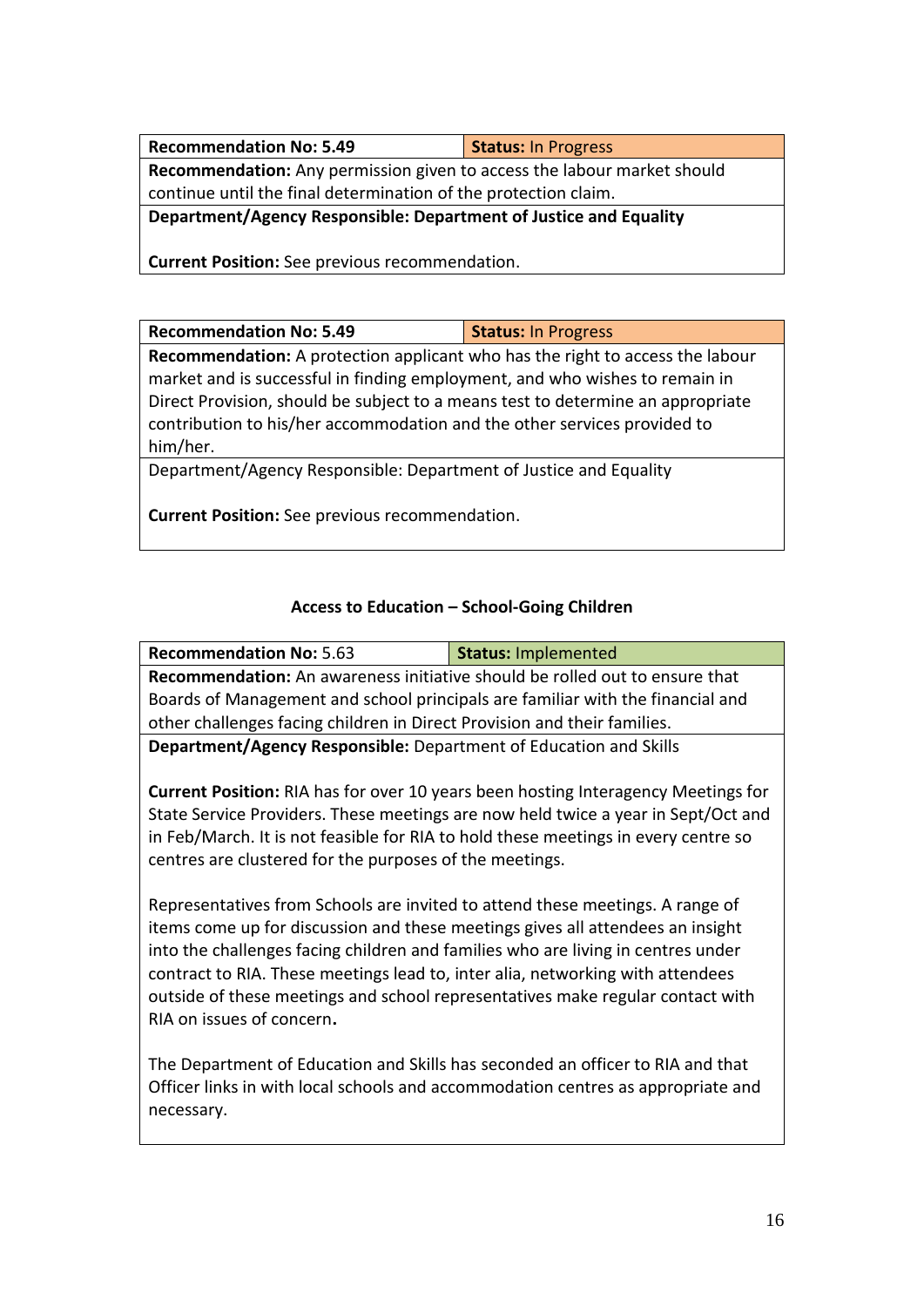#### **Access to Education – Adults – New Arrivals**

| <b>Recommendation No: 5.74</b>                                                            | <b>Status: In progress</b>                                                        |  |
|-------------------------------------------------------------------------------------------|-----------------------------------------------------------------------------------|--|
|                                                                                           | <b>Recommendation:</b> Orientation classes, e.g. about life in Ireland, should be |  |
| available to all protection applicants within the first month after lodging their         |                                                                                   |  |
| application. These could be provided by a non-profit organisation based at the            |                                                                                   |  |
| initial reception centre and form part of an early assessment of vulnerability. For       |                                                                                   |  |
| those who are dispersed without having an opportunity to take up such classes,            |                                                                                   |  |
| classes should be provided in accommodation centres as required.                          |                                                                                   |  |
| Department/Agency Responsible: RIA                                                        |                                                                                   |  |
|                                                                                           |                                                                                   |  |
| <b>Current Position:</b> An initiative will be implemented to provide orientation classes |                                                                                   |  |
| to Direct Provision residents. Subject to available resources, it is hoped to             |                                                                                   |  |
| commence this initiative in the second half of 2017.                                      |                                                                                   |  |
|                                                                                           |                                                                                   |  |
|                                                                                           |                                                                                   |  |

## **Adults – Access to Higher and Further Education**

| <b>Recommendation No: 5.82</b>                                                            | <b>Status: In Progress</b> |  |
|-------------------------------------------------------------------------------------------|----------------------------|--|
| <b>Recommendation:</b> Persons who are in the system for two years or more and who        |                            |  |
| are protection applicants or who are at the leave to remain stage should be               |                            |  |
| eligible to apply for access to further education and vocational training courses         |                            |  |
| where they satisfy the relevant course entry requirements.                                |                            |  |
| Department/Agency Responsible: Department of Education and Skills                         |                            |  |
|                                                                                           |                            |  |
| <b>Current Position:</b> The Supreme Court Decision in N.V.H v The Minister for Justice   |                            |  |
| & Equality is being examined by the Department in conjunction with the Attorney           |                            |  |
| General and in consultation with other relevant Departments. This ruling may              |                            |  |
| also impact on 3 <sup>rd</sup> level courses that have a work experience element to them. |                            |  |
| Proposals will be brought to Government in the coming period to give effect to the        |                            |  |
| Judgement. The implementation of this recommendation is linked to the                     |                            |  |
| applicant's access to the labour market.                                                  |                            |  |
|                                                                                           |                            |  |

**Recommendation:** Remuneration received during a work placement undertaken as part of a further or higher education course of study should be allowed for the duration of the placement in lieu of the Direct Provision Allowance, or alternatively a proportion could be returned as a contribution towards the accommodation and subsistence, for the temporary duration of the placement. It could also be used to support residents placed on courses in locations away from their centre. In other circumstances the stipend could be deemed not applicable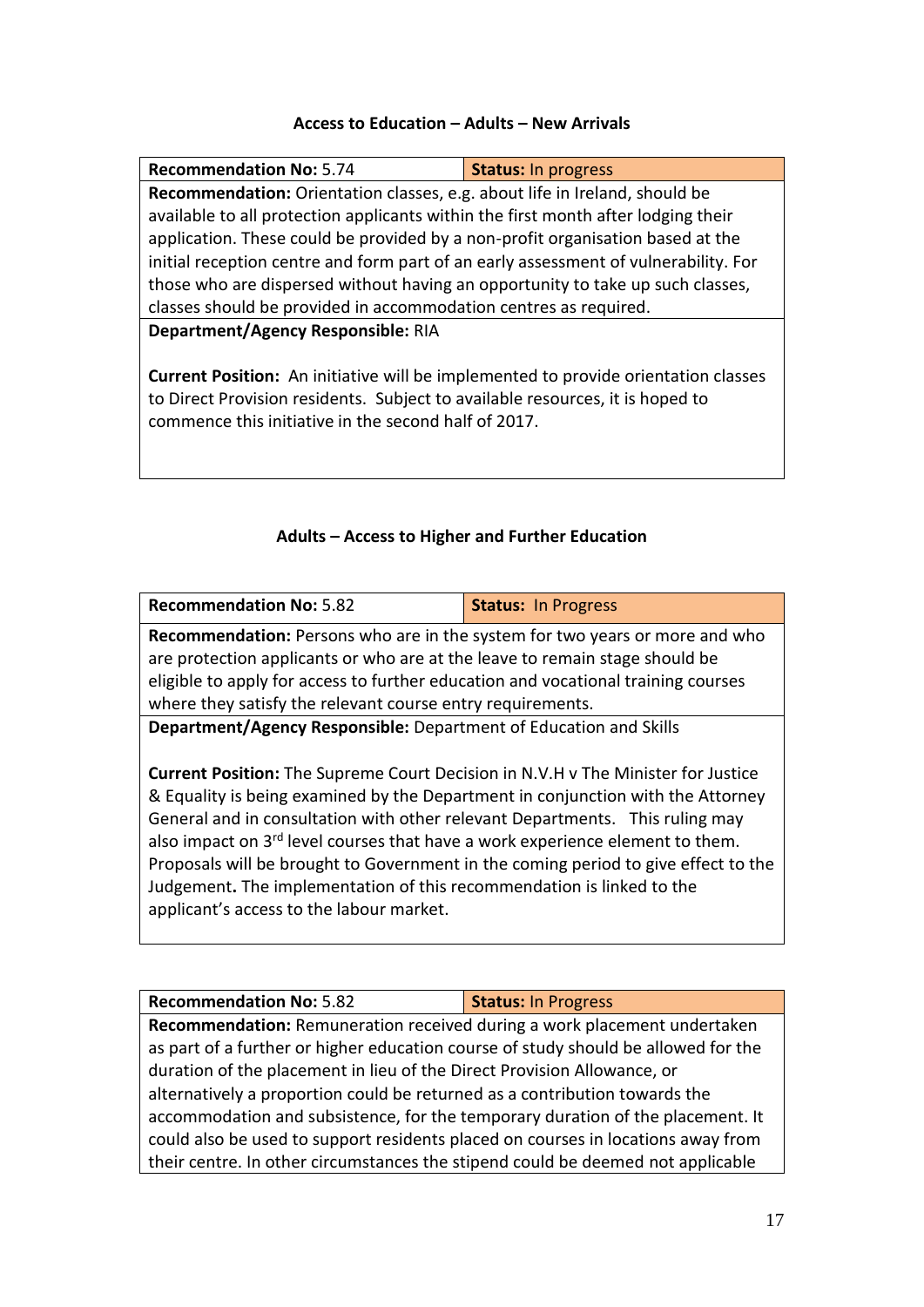to residents in order to allow them access to work placements as a result of academic study.

**Department/Agency Responsible:** Department of Justice and Equality

**Current Position:** See recommendation above.

**Recommendation No: 5.82 Status: In Progress** 

**Recommendation:** A forum or fora of professional recognition bodies and trade associations, trade unions and the community and voluntary sector should be convened to devise a scheme to allow access to internships, apprenticeships and professional development opportunities for protection applicants or persons at the leave to remain stage.

**Department/Agency Responsible:** Department of Education and Skills, Department of Justice and Equality

**Current Position:** See recommendation above.

#### **Healthcare Supports**

| <b>Recommendation No: 5.100</b>                                                   | <b>Status: In Progress</b>                                                          |  |
|-----------------------------------------------------------------------------------|-------------------------------------------------------------------------------------|--|
| Recommendation: Recommends that an adequately trained and resourced               |                                                                                     |  |
|                                                                                   | interpreting service be put in place where demand exists. Interpreters dealing with |  |
| persons in the system should be sensitivity trained, especially when interpreting |                                                                                     |  |
| the disclosure of needs, experiences and values of vulnerable groups. General     |                                                                                     |  |
| Practitioners should be encouraged to offer interpreting services to this client  |                                                                                     |  |
| group. *Please also see recommendation 3.275*                                     |                                                                                     |  |
|                                                                                   |                                                                                     |  |

**Department/Agency Responsible:** HSE

**Current Position:** Interpreting provision remains a key issue - and is one where a coherent coordinated approach is required - together with core resourcing. The HSE, continue to be engaged in improving elements of interpreting provision - a number of general actions targeted at interpreting for all migrants have been undertaken, with a group currently in place to explore and progress aspects of this. A key action here includes work in collaboration with University of Limerick Primary Care to develop a model around interpreting provision – aspects of training interpreters and associated accreditation form part of this project.

See also response to recommendation 3.275.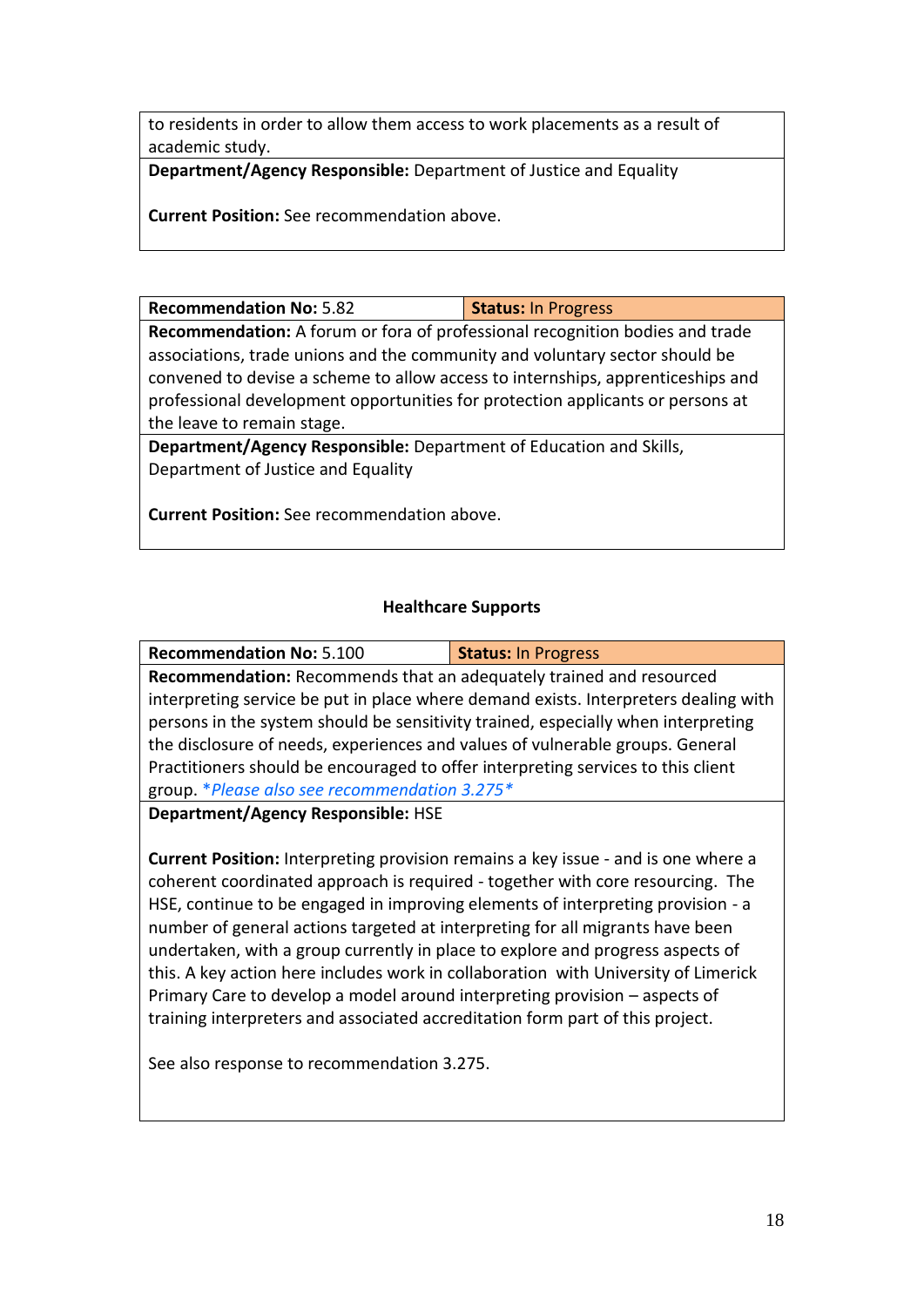| <b>Recommendation No: 5.100</b> | Status: In Progress |
|---------------------------------|---------------------|
|---------------------------------|---------------------|

**Recommendation:** Notes the actions identified in the HSE's Mental Health Division's Operational Plan. To address the overriding need to provide healthrelated targeted education and training to staff working in Direct Provision accommodation centres, all centre staff should be provided with mental health awareness training by the HSE or designated NGOs. This training should cater for recognition of mental health issues and assist staff in alerting appropriate services, while ensuring the safety and well-being of the individual and all those who work and live in the centre.

**Department/Agency Responsible:** HSE

**Current Position:** Work has commenced on the development of a Social Inclusion Intercultural Health Education and Training Framework. This framework will provide a template for the provision of training and support to staff in working towards the delivery of a responsive, culturally competent health service. Mental health awareness will form part of this framework. Consultation with key stakeholders will commence shortly. The HSE Social Inclusion Service CHO 5 (Southeast) have developed a model of training on a Train the Trainer basis in Intercultural Awareness and Practice. This training programme has been approved for national roll out through the Intercultural Health Governance Group.

**Recommendation No:** 5.100 **Status:** In Progress **Recommendation:** Recommends that sensitivity training on issues that impact on vulnerable groups should be provided to all relevant Direct Provision staff. Each centre should have a strong visible presence of a safety, dignity and free from harassment statement, reminding both residents and staff of their requirement to ensure a safe and respectful living environment. Such visible messages may facilitate disclosure by vulnerable groups, which must result in immediate contact with relevant services.

**Department/Agency Responsible:** RIA

**Current Position:** This recommendation will be included in all future contracts and will be included as part of future training and information seminars. In respect of staff in accommodation centres, RIA are in the process of placing contractual requirements on contractors to ensure that all their staff are appropriately trained as recommended. This will happen over a period of time as new contracts are agreed.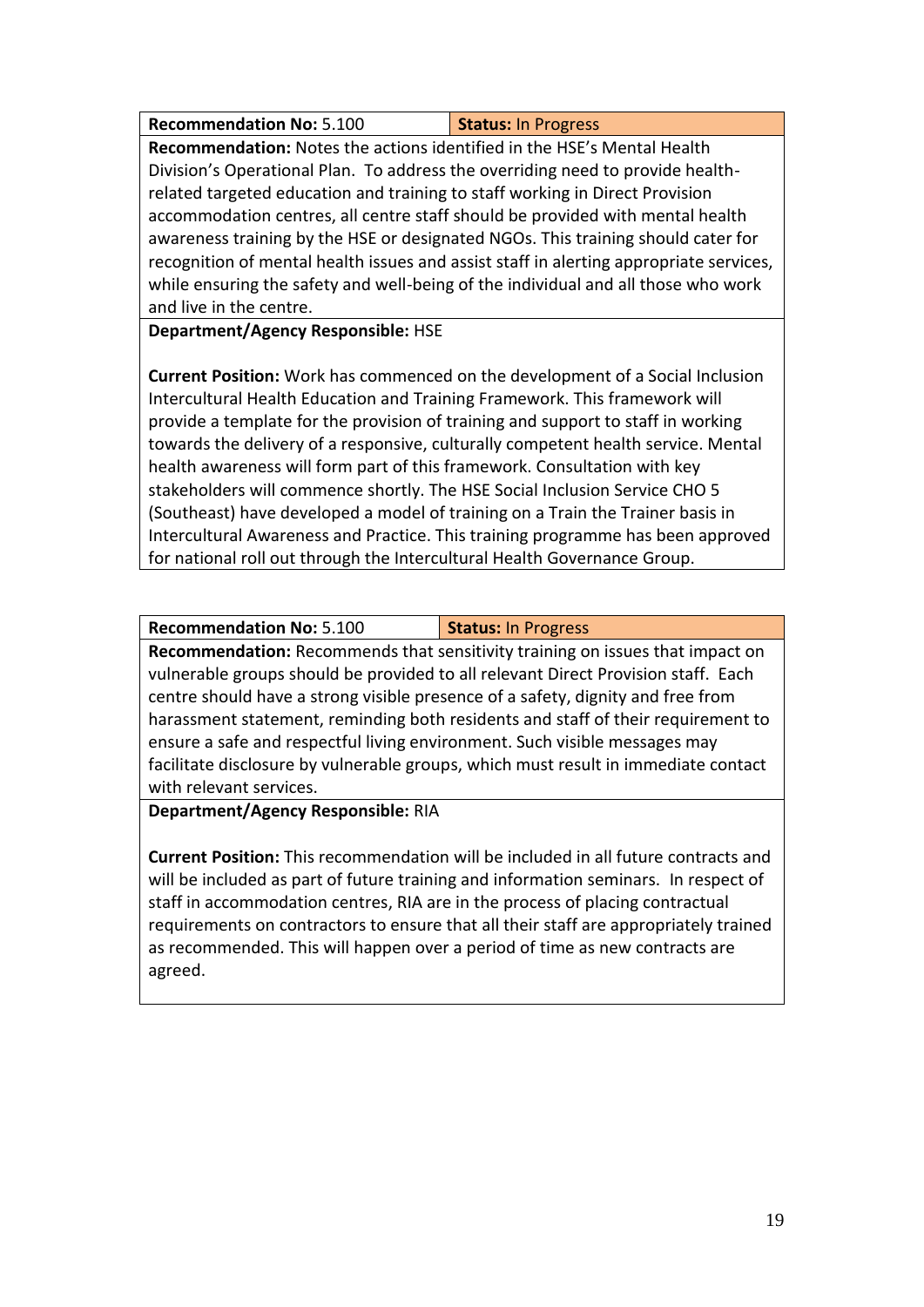#### **Supports for Persons who are LGBT**

| <b>Recommendation No: 5.113</b>                                                      | <b>Status: In Progress</b>                                                            |  |
|--------------------------------------------------------------------------------------|---------------------------------------------------------------------------------------|--|
|                                                                                      | Recommendation: Recommends that organisations that provide services relevant          |  |
|                                                                                      | to persons in the system should consider training staff in LGBT issues to sensitively |  |
|                                                                                      | deal with queries and build trust so as to encourage disclosure. Where possible, a    |  |
|                                                                                      | trained staff member should be identified as a point of contact and their details     |  |
|                                                                                      | made available in centres. This is important to ensure that appropriate services      |  |
| are extended to members of the LGBT community in the system.                         |                                                                                       |  |
| <b>Department/Agency Responsible: HSE</b>                                            |                                                                                       |  |
|                                                                                      |                                                                                       |  |
| <b>Current Position:</b> The HSE Primary Care Division National Operational Plan for |                                                                                       |  |
| 2016 contains an action 'Provide LGBT training for health service staff across 3     |                                                                                       |  |
| community Health organisations'. This action currently being progressed.             |                                                                                       |  |
|                                                                                      |                                                                                       |  |
|                                                                                      | The HSE National Social Inclusion Office funds a development worker position in       |  |
| TENI; part of this remit is provision of training to staff and service providers in  |                                                                                       |  |
|                                                                                      | respect of ensuring sensitive service delivery to persons who are transgender. This   |  |
| training is delivered in a phased manner across the health system e.g. 3             |                                                                                       |  |
| outreach/health advocate staff who work with the 5 Reception centres in the          |                                                                                       |  |
| South East completed Transgender Health training.                                    |                                                                                       |  |
|                                                                                      |                                                                                       |  |
| Work is ongoing in this area. Resource developed for GPs working with                |                                                                                       |  |
| transgender service users, Advisory Forum established around LGBTI issues will       |                                                                                       |  |
| include consideration of LGBTI Asylum seekers.                                       |                                                                                       |  |

#### **Linkages with Local Communities**

**Recommendation No:** 5.152 **Status:** In Progress **Recommendation:** Every Direct Provision centre should be contractually obliged to encourage and facilitate linkages with the local community. The centre management should facilitate the setting up a "Friends of the Centre" Group consisting of residents, local statutory services and community/voluntary groups. The centre management should be required to report to RIA every six months on activities in this regard.

**Department/Agency Responsible:** RIA

**Current Position:** Centres have made contacts in their local communities and outcomes will be analysed and used to improve linkages across the portfolio. Friends of the Centre groups have been and will continue to be established in all centres in 2017. This recommendation will be fully implemented in 2017.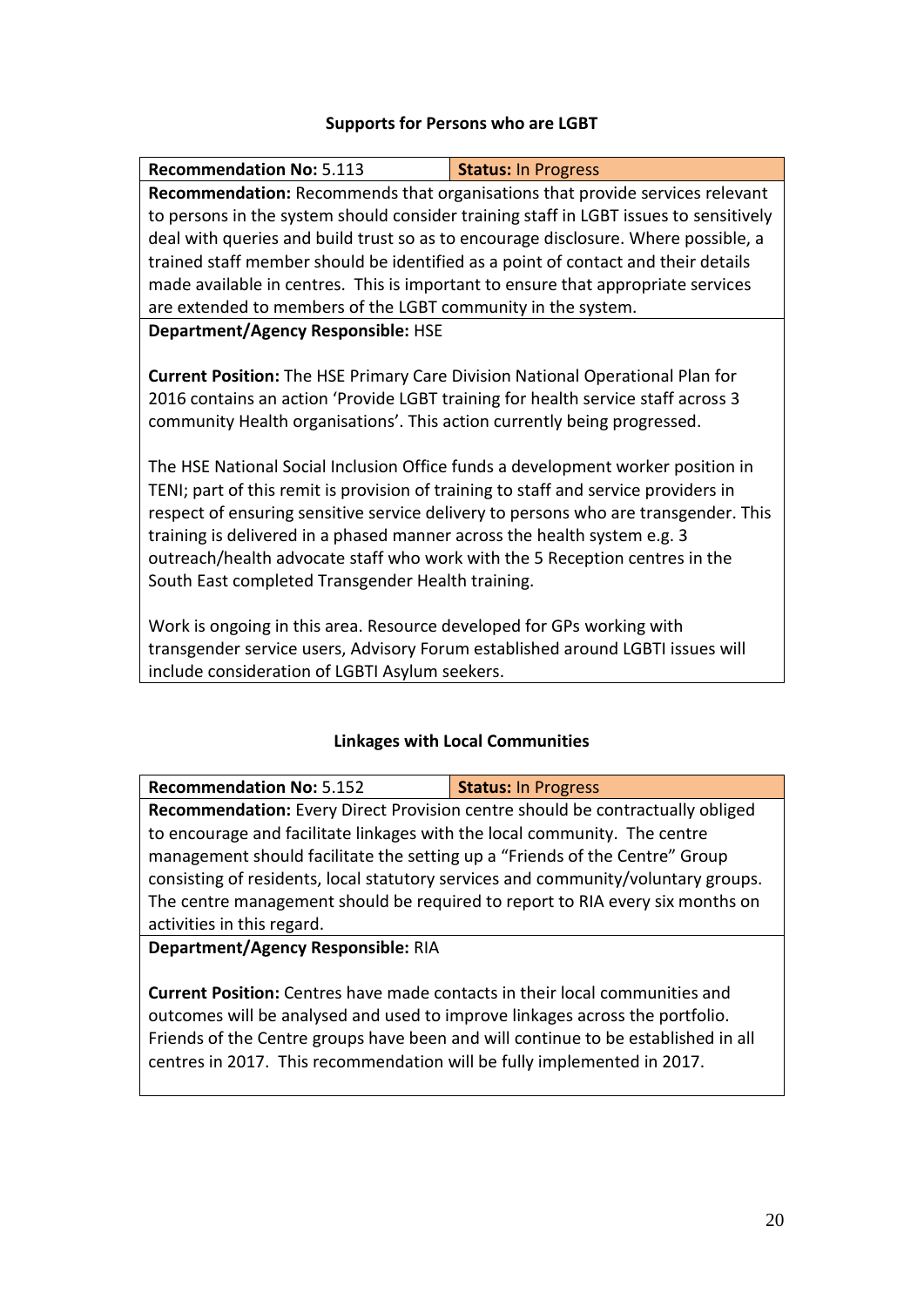**Recommendation No: 5.152 Status: In Progress** 

**Recommendation:** Work to develop community linkages should include a focus on developing reciprocal linkages with residents participating in activities in the local community and vice versa. The centre management should consider making facilities in the centre, e.g. meeting rooms and grounds available for meetings and other activities to create and should strengthen two-way links between residents and the local community.

**Department/Agency Responsible:** RIA

**Current Position:** See update provided in relation to the previous recommendation.

This recommendation will be implemented in 2017.

**Recommendation No: 5.152 Status:** Implemented

**Recommendation:** The Government give consideration to including persons awaiting a decision on their protection or leave to remain case in its national integration strategy or co-ordinated plan for the integration of migrants.

**Department/Agency Responsible: Department of Justice and Equality**

**Current Position:** The new Migrant Integration Strategy was published on 7 February 2017. The Strategy covers all EEA and non-EEA nationals and will run from 2017until 2020.

**Recommendation No: 5.152 Status:** Implemented

**Recommendation:** Relevant Government Departments should make funding available to assist the integration of persons awaiting a decision on their protection or leave to remain case; in particular, the funding to facilitate the implementation of local integration strategies should be restored and existing community grant schemes should specifically encourage applications from those involved in developing linkages with protection applicants.

**Department/Agency Responsible: Department of Justice and Equality**

**Current Position:** Following the publication of the Migrant Integration Strategy in February 2017, the Communities Integration Fund was launched. €500,000 has been made available in 2017 to 129 local groups to promote integration in communities by local community-based groups. To complement this Fund, an additional funding stream of National Funding to Promote the Integration of Immigrants was launched with available funding of €1.8 million over a three-year period. This funding has been awarded to 14 projects led by public bodies and NGOs. In addition, €4.5 million has been awarded to projects over three-years under the EU Asylum Migration and Integration Fund (AMIF).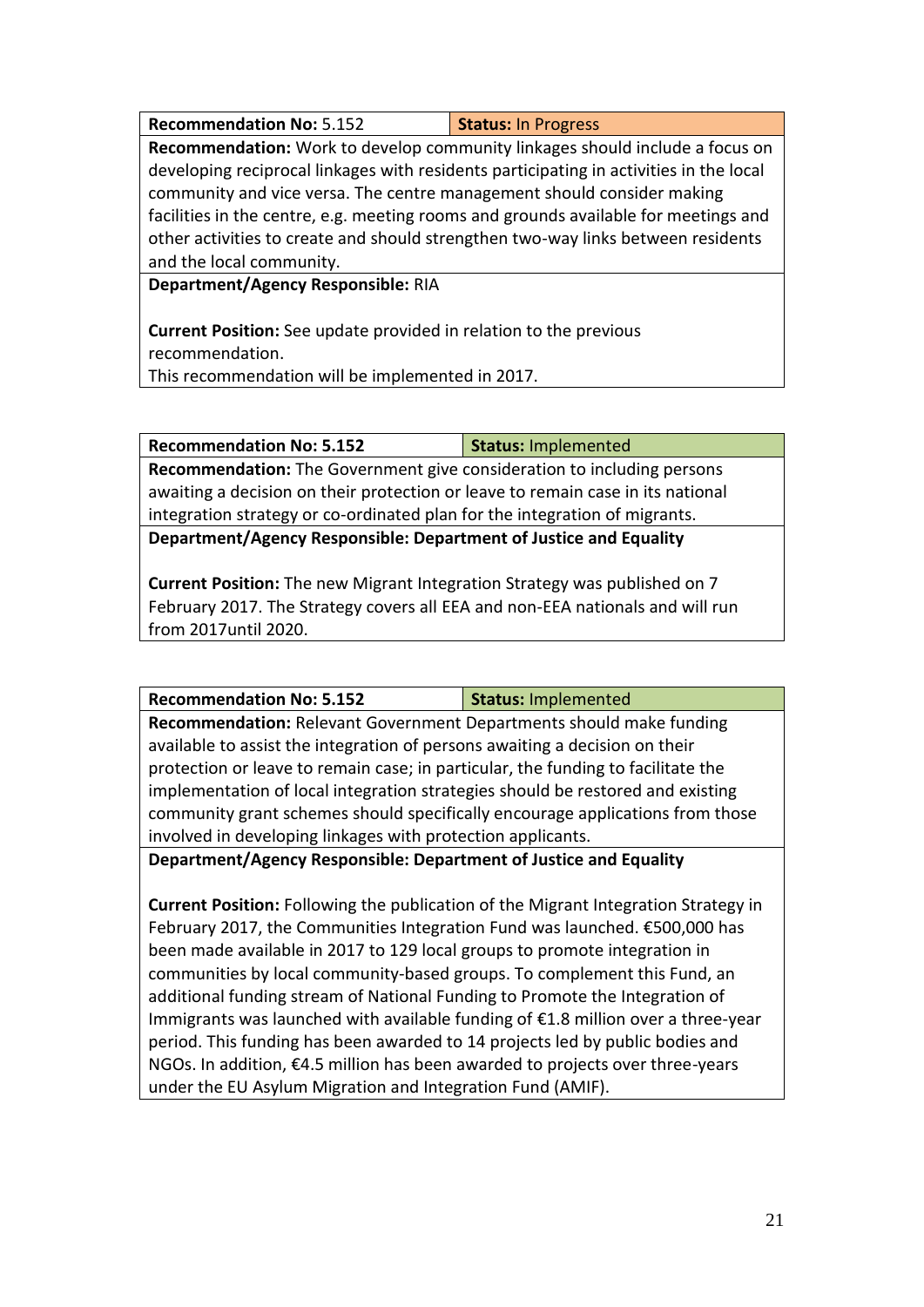# **Training for organisations/persons**

|                                         | <b>Recommendation No: 5.186</b>                                          | <b>Status: In Progress</b>                                               |
|-----------------------------------------|--------------------------------------------------------------------------|--------------------------------------------------------------------------|
| <b>Recommendation: Recommends that:</b> |                                                                          |                                                                          |
| $\circ$                                 |                                                                          | Persons who provide health and other services to persons in the system   |
|                                         | should receive on-going training in cultural competency and sensitivity; |                                                                          |
| $\circ$                                 |                                                                          | Training should be provided for accredited interpreters and for staff    |
|                                         | working with interpreters, who provide interpreting services either in   |                                                                          |
|                                         | person or over the phone;                                                |                                                                          |
| $\circ$                                 |                                                                          | Training should include skill development for dealing with people who do |
|                                         | not have English as a first language;                                    |                                                                          |
| $\circ$                                 | These programmes should be evaluated to ensure relevance and             |                                                                          |
|                                         | effectiveness.                                                           |                                                                          |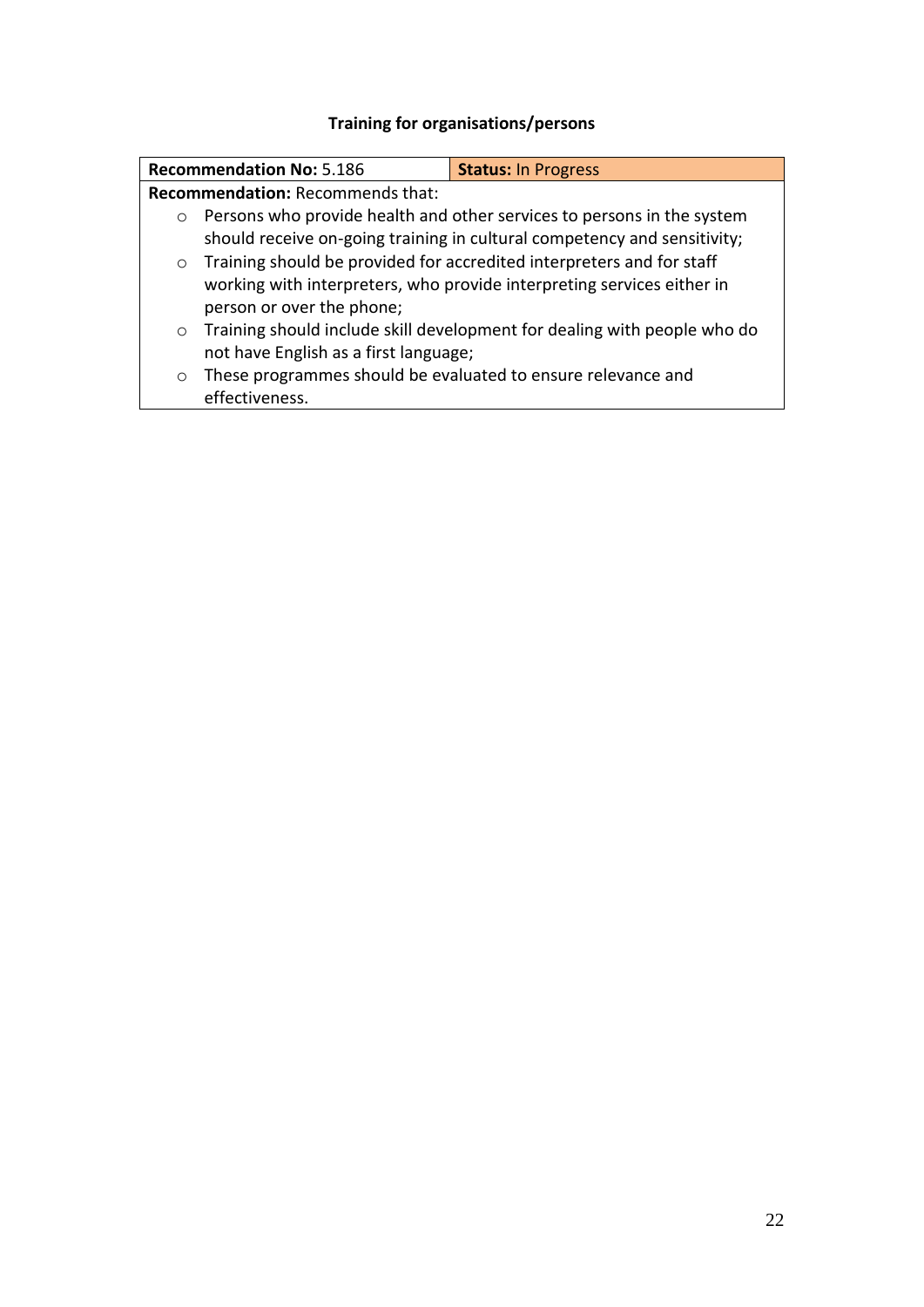#### **Department/Agency Responsible:**

HSE, Department of Social Protection, Department of Education and Skills, RIA

#### **Current Position:**

**HSE:** Some intercultural health training continues to be provided across the health system with a number of staff, service providers, Community knowledge workers and Roma health advocates trained in this regard. Currently all training in this area is being reviewed with a view to agreeing a model of intercultural health training that can be used consistently across the HSE.

A second HSE National Intercultural Health Strategy is expected to be launched towards the end of Q2 – this will contain reference to ongoing actions in respect of training, education, awareness raising etc. The HSE has produced a number of resources to support service providers around working with service users from diverse ethnic and cultural groups – these include mobile APPs, an Intercultural Guide etc.

**Tusla:** Regarding the Child Welfare and Protection services and Alternative Care services under the remit of Tusla a number of courses were organised by Tusla in 2015. These were locally based involving Tusla Training and Development officers or externally commissioned personnel.

During 2015 Tusla commissioned the development of a standardised programme entitled 'Diversity in modern Ireland'. The programme is currently being established and training of social work staff is due to begin in the coming months. It is expected that the training will be delivered to Tusla staff initially and there is a specific piece on the Roma Child Care Case from October 2013 and Roma Culture.

**DSP:** DSP's Customer charter and Action Plan sets out the Department's commitments to providing a professional, efficient and courteous service to all customers. Specific commitments are included relating to the provision of interpretive and translation services and the provision of information in alternative formats such as Braille or Audio. The following services are provided to customers where required:

- A translation service for documents required to process acclaim
- A language interpretive service provided by 3 way phone conversation
- A face to face service where an accredited language interpreter attends in person, to facilitate customer/staff interaction
- A sign language interpreter to facilitate customer/staff interaction

Written information or application forms in Braille, Audio, or large print Department staff will assist customers in accessing the required service.

**DES:** Persons providing educational services receive on-going cultural training through CPD (Continuing Professional Development).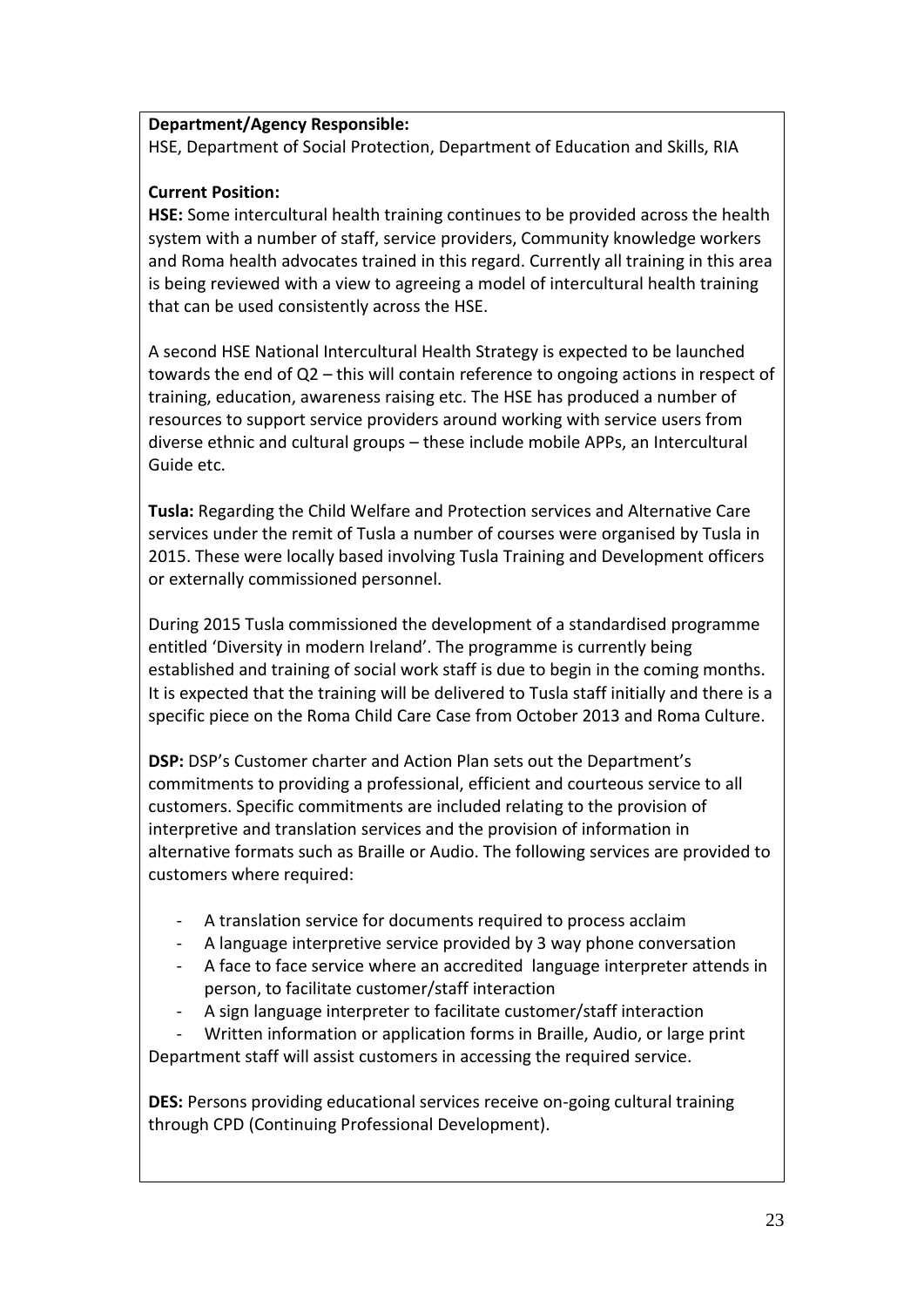**RIA:** In the process of placing contractual requirements on contractors to ensure that all their staff are appropriately trained as recommended. This will happen over a period of time as new contracts are agreed.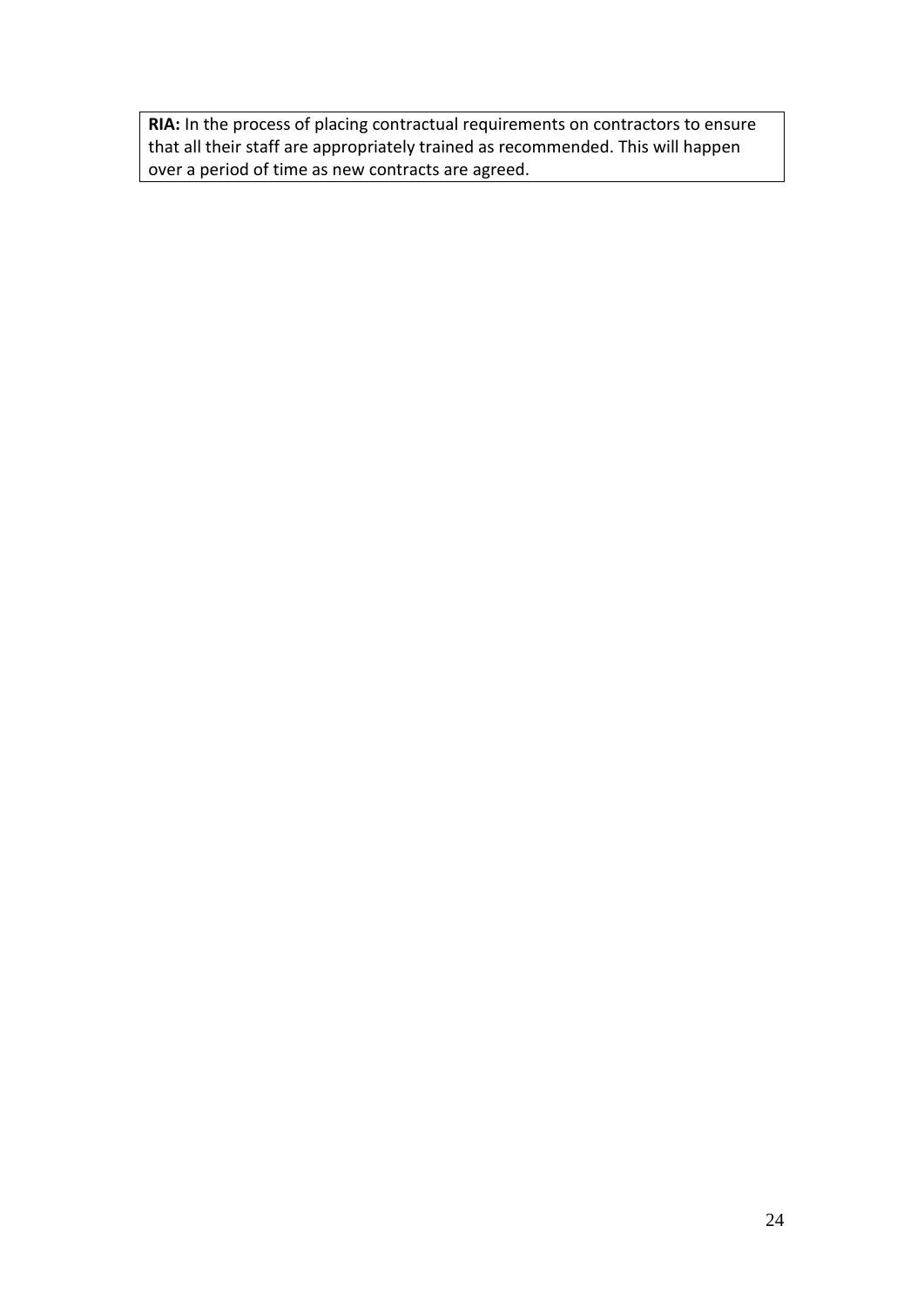**Recommendations not being progressed because they are either superseded by/not accepted on the basis of Government Policy or cannot currently be progressed due to Resource Dependency**

#### **Recording of interviews/hearings**

| <b>Recommendation No: 3.286</b>                                                   | <b>Status: Not Being Progressed</b> |  |
|-----------------------------------------------------------------------------------|-------------------------------------|--|
| Recommendation: An expert group to consider the issue in more detail in order to  |                                     |  |
| fully explore the implications and costs concerned and to come to a conclusion on |                                     |  |
| whether or not recording of interviews / hearings should be implemented at first  |                                     |  |
| instance and/or appeal.                                                           |                                     |  |
|                                                                                   |                                     |  |

**Department/Agency Responsible:** Department of Justice and Equality

**Current Position:** Recording of interviews is not provided for in the International Protection Act, 2015 and is not currently under consideration.

#### **Advisory and Governance Arrangements**

| <b>Recommendation No: 3.360</b>                                                            | <b>Status: Not Being Progressed</b> |
|--------------------------------------------------------------------------------------------|-------------------------------------|
| <b>Recommendation:</b> An advisory body be established, following and further              |                                     |
| developing the general scheme of the Refugee Advisory Board.                               |                                     |
| <b>Department/Agency Responsible:</b> Department of Justice and Equality                   |                                     |
|                                                                                            |                                     |
| <b>Current Position:</b> No such body is provided for in the International Protection Act, |                                     |
| 2015.                                                                                      |                                     |

**Recommendation No:** 3.360 **Status:** Not Being Progressed

**Recommendation:** Any such independent advisory body established be given the necessary flexibility to consider all matters related and relevant to the operation of the system.

**Department/Agency Responsible:** Department of Justice and Equality

**Current Position:** See previous Recommendation.